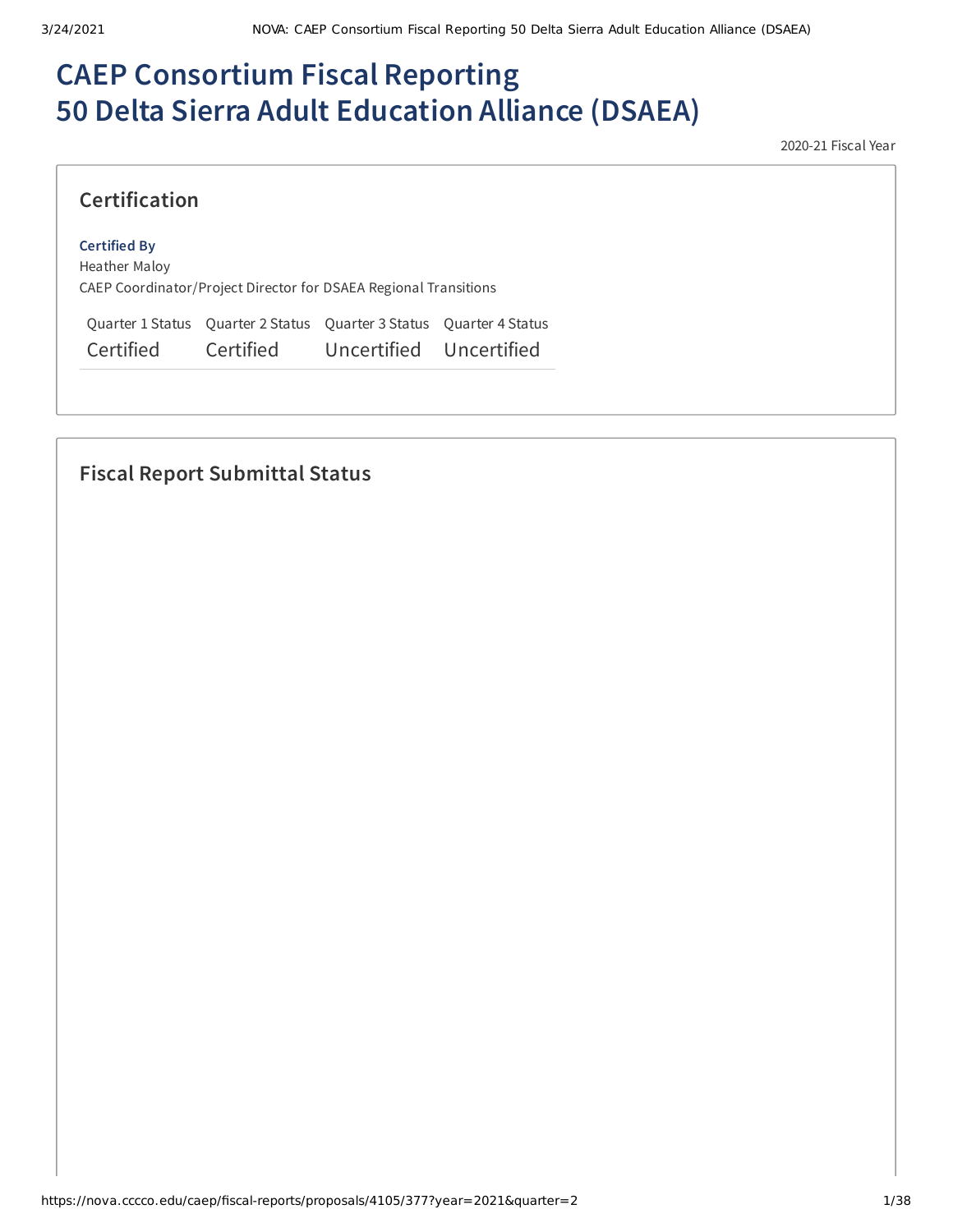| Member<br>Agency                                                  | Quarter 1 | Quarter 2 | Quarter 3     |               |
|-------------------------------------------------------------------|-----------|-----------|---------------|---------------|
| Calaveras<br>Co. Office<br>$\underline{\mathsf{of}}$<br>Education | Submitted | Submitted | Not Submitted | Not Submitted |
| Lincoln<br>Unified                                                | Submitted | Submitted | Not Submitted | Not Submitted |
| Lodi<br>Unified                                                   | Submitted | Submitted | Not Submitted | Not Submitted |
| Manteca<br>Unified                                                | Submitted | Submitted | Not Submitted | Not Submitted |
| River<br><b>Delta</b><br>Joint<br>Unified                         | Submitted | Submitted | Not Submitted | Not Submitted |
| San<br>Joaquin<br>Co. Office<br>$\overline{of}$<br>Education      | Submitted | Submitted | Not Submitted | Not Submitted |
| San<br>Joaquin<br>Delta CCD                                       | Submitted | Submitted | Not Submitted | Not Submitted |
| Stockton<br>Unified                                               | Submitted | Submitted | Not Submitted | Not Submitted |
| <b>Tracy</b><br>Joint<br>Unified                                  | Submitted | Submitted | Not Submitted | Not Submitted |

## **Calaveras Co. Oice of Education**

**Calaveras Co.Oice of Education Q1 Report (7/1 - 9/30)**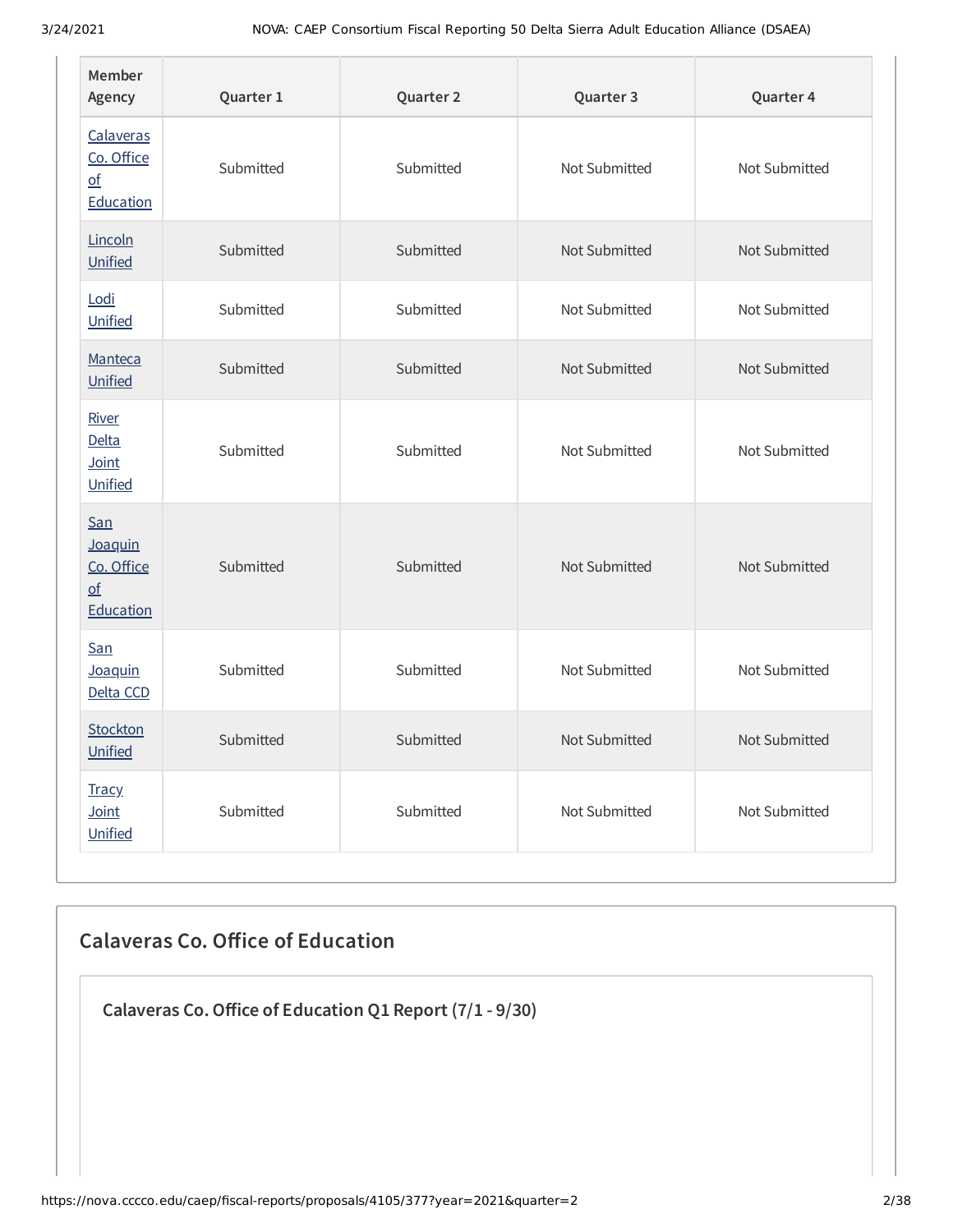| <b>Object Code</b>                                     | Year to<br>Date (YTD)<br>Expenditure | <b>YTD</b><br>Forecast | $\frac{0}{0}$<br><b>Expended</b><br>of YTD<br>Forecast | Project<br><b>Budget</b> | $\frac{0}{0}$<br>Expended<br>of Overall<br><b>Budget</b> | <b>Budget</b><br>Remaining |
|--------------------------------------------------------|--------------------------------------|------------------------|--------------------------------------------------------|--------------------------|----------------------------------------------------------|----------------------------|
| 1000 - Instructional Salaries                          | \$8,524                              | \$8,525                | 99.99%                                                 | \$34,099                 | 25%                                                      | \$25,575                   |
| 2000 - Non-Instructional<br><b>Salaries</b>            | \$0                                  | \$0                    | 100%                                                   | \$0                      | 100%                                                     | \$0                        |
| 3000 - Employee Benefits                               | \$2,638                              | \$2,638                | 100.01%                                                | \$10,551                 | 25%                                                      | \$7,913                    |
| 4000 - Supplies and Materials                          | \$6,615                              | \$6,720                | 98.44%                                                 | \$21,000                 | 31.5%                                                    | \$14,385                   |
| 5000 - Other Operating<br><b>Expenses and Services</b> | \$1,110                              | \$6,624                | 16.76%                                                 | \$58,938                 | 1.88%                                                    | \$57,828                   |
| 6000 - Capital Outlay                                  | \$0                                  | \$0                    | 100%                                                   | \$0                      | 100%                                                     | \$0                        |
| 7000 - Other Outgo                                     | \$0                                  | \$0                    | 100%                                                   | \$0                      | 100%                                                     | \$0\$                      |
| <b>Indirect Costs</b>                                  | \$94                                 | \$1,557                | 6.04%                                                  | \$6,229                  | 1.51%                                                    | \$6,135                    |
| <b>Totals</b>                                          | \$18,981                             | \$26,064               | 72.83%                                                 | \$130,817                | 14.51%                                                   | \$111,836                  |

We have deferred the expenditure of some funds as enrollment has been impacted by the continued COVID-19 pandemic.

### **Summary of Activities:**

The Calaveras County Adult Education program continues to offer High School Diploma (HSD) and English as a Second Language (ESL) classes for adults primarily through a distance learning format. Transition services are also being provided to all interested students. Finally, the Calaveras County Adult Education program is working collaboratively with the Delta Sierra Adult Education Alliance in strategic planning and capacity building as well as developing ESL strategies to address our current challenges.

> **Status** Submitted

```
Calaveras Co.Oice of Education Q2 Report (10/1 - 12/31)
```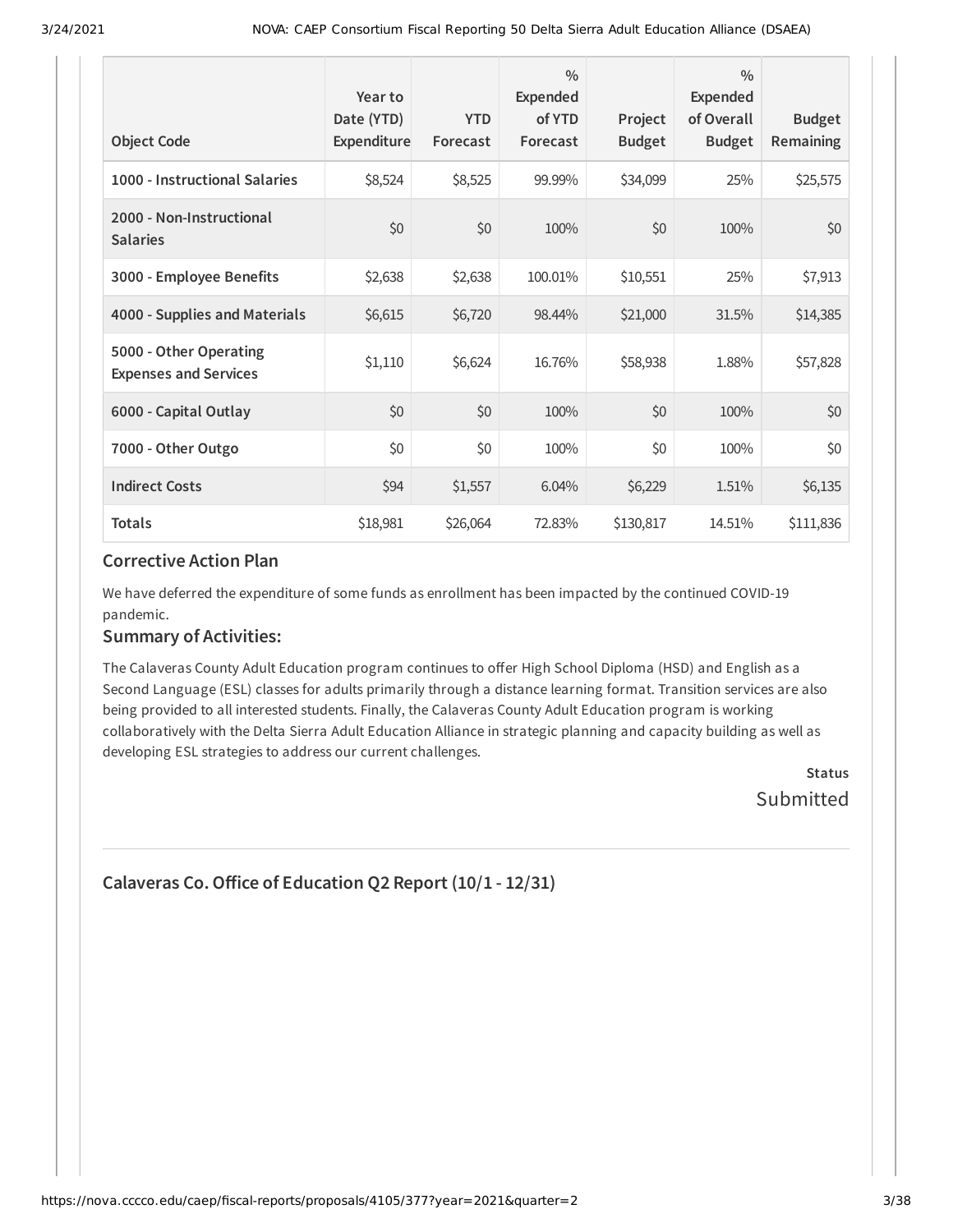| <b>Object Code</b>                                     | Year to<br>Date (YTD)<br>Expenditure | <b>YTD</b><br>Forecast | $\frac{0}{0}$<br><b>Expended</b><br>of YTD<br>Forecast | Project<br><b>Budget</b> | $\frac{0}{0}$<br><b>Expended</b><br>of Overall<br><b>Budget</b> | <b>Budget</b><br><b>Remaining</b> |
|--------------------------------------------------------|--------------------------------------|------------------------|--------------------------------------------------------|--------------------------|-----------------------------------------------------------------|-----------------------------------|
| 1000 - Instructional Salaries                          | \$17,049                             | \$17,050               | 100%                                                   | \$34,099                 | 50%                                                             | \$17,050                          |
| 2000 - Non-Instructional<br><b>Salaries</b>            | \$0                                  | \$0                    | 100%                                                   | \$0                      | 100%                                                            | \$0                               |
| 3000 - Employee Benefits                               | \$5,272                              | \$5,276                | 99.93%                                                 | \$10,551                 | 49.97%                                                          | \$5,279                           |
| 4000 - Supplies and Materials                          | \$8,535                              | \$11,550               | 73.9%                                                  | \$21,000                 | 40.64%                                                          | \$12,465                          |
| 5000 - Other Operating<br><b>Expenses and Services</b> | \$1,525                              | \$29,569               | 5.16%                                                  | \$58,938                 | 2.59%                                                           | \$57,413                          |
| 6000 - Capital Outlay                                  | \$0                                  | \$0                    | 100%                                                   | \$0                      | 100%                                                            | \$0                               |
| 7000 - Other Outgo                                     | \$0                                  | \$0                    | 100%                                                   | \$0                      | 100%                                                            | \$0                               |
| <b>Indirect Costs</b>                                  | \$1,619                              | \$3,115                | 51.98%                                                 | \$6,229                  | 25.99%                                                          | \$4,610                           |
| <b>Totals</b>                                          | \$34,000                             | \$66,559               | 51.08%                                                 | \$130,817                | 25.99%                                                          | \$96,817                          |

Expenditures fell below target based on two factors. First, there was a general reduction in costs related to travel, conference and professional development expenses during the pandemic, and secondly, we have postponed a planned expansion of our ESL program that would have included hiring a new ESL teacher, due to the inability of teachers to meet with students in person, and the general reduction of participation in our ESL program during the pandemicinduced distance learning format.

#### **Summary of Activities:**

The Calaveras County Adult Education program continues to offer High School Diploma (HSD) and English as a Second Language (ESL) classes for adults primarily through a distance learning format. Transition services are also being provided to all interested students. Finally, the Calaveras County Adult Education program is working collaboratively with the Delta Sierra Adult Education Alliance in strategic planning and capacity building as well as developing ESL strategies to address our current challenges.

> **Status** Submitted

## **Allocation Year Closeout: 2018-19**

I have reviewed the financial reports for my agency and confirm that all funds for this allocation year have been spent.

**2018-19 Reverted Funds:**

 $$0$$ 

**2018-19 Status** Closed

#### **Submitting Authority**

Karen Vail, Assistant Superintendent Instructional Support Services Claudia Davis, Associate Superintendent, Administrative Services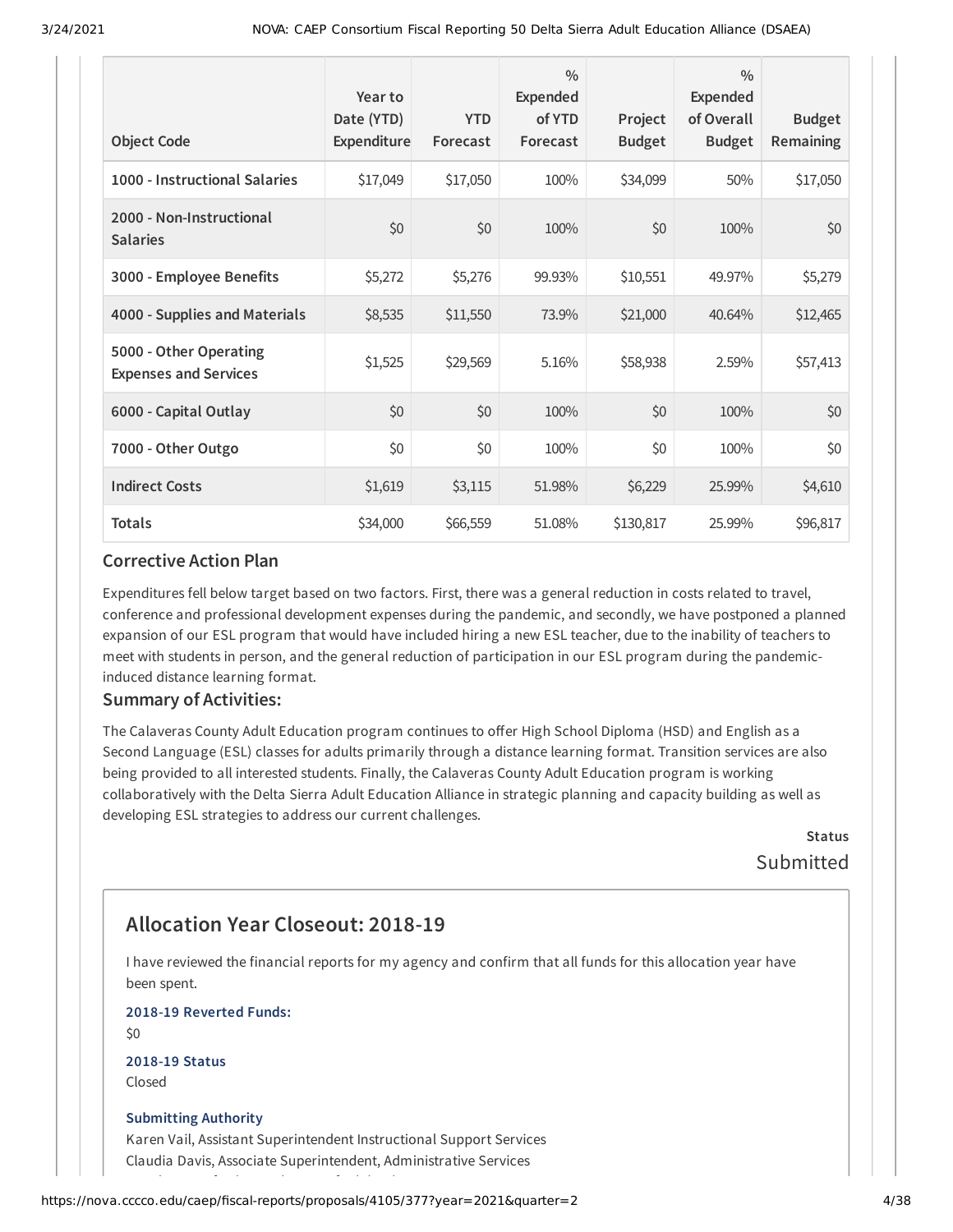Jared Hungerford, Coordinator of Adult Education

### **Calaveras Co. Office of Education Q3 Report**  $(1/1 - 3/31)$

| <b>Object Code</b>                                     | Year to<br>Date (YTD)<br>Expenditure | <b>YTD</b><br>Forecast | $\frac{0}{0}$<br><b>Expended</b><br>of YTD<br>Forecast | Project<br><b>Budget</b> | $\frac{0}{0}$<br>Expended<br>of Overall<br><b>Budget</b> | <b>Budget</b><br><b>Remaining</b> |
|--------------------------------------------------------|--------------------------------------|------------------------|--------------------------------------------------------|--------------------------|----------------------------------------------------------|-----------------------------------|
| 1000 - Instructional Salaries                          | \$17,049                             | \$25,574               | 66.66%                                                 | \$34,099                 | 50%                                                      | \$17,050                          |
| 2000 - Non-Instructional<br><b>Salaries</b>            | \$0                                  | \$0                    | 100%                                                   | \$0                      | 100%                                                     | \$0                               |
| 3000 - Employee Benefits                               | \$5,272                              | \$7,913                | 66.62%                                                 | \$10,551                 | 49.97%                                                   | \$5,279                           |
| 4000 - Supplies and Materials                          | \$8,535                              | \$16,380               | 52.11%                                                 | \$21,000                 | 40.64%                                                   | \$12,465                          |
| 5000 - Other Operating<br><b>Expenses and Services</b> | \$1,525                              | \$44,254               | 3.45%                                                  | \$58,938                 | 2.59%                                                    | \$57,413                          |
| 6000 - Capital Outlay                                  | \$0                                  | \$0                    | 100%                                                   | \$0                      | 100%                                                     | \$0                               |
| 7000 - Other Outgo                                     | \$0                                  | \$0                    | 100%                                                   | \$0                      | 100%                                                     | \$0\$                             |
| <b>Indirect Costs</b>                                  | \$1,619                              | \$4,672                | 34.66%                                                 | \$6,229                  | 25.99%                                                   | \$4,610                           |
| <b>Totals</b>                                          | \$34,000                             | \$98,793               | 34.42%                                                 | \$130,817                | 25.99%                                                   | \$96,817                          |

**Status** Unsubmitted

**Calaveras Co.Oice of Education Q4 Report (4/1 - 6/30)**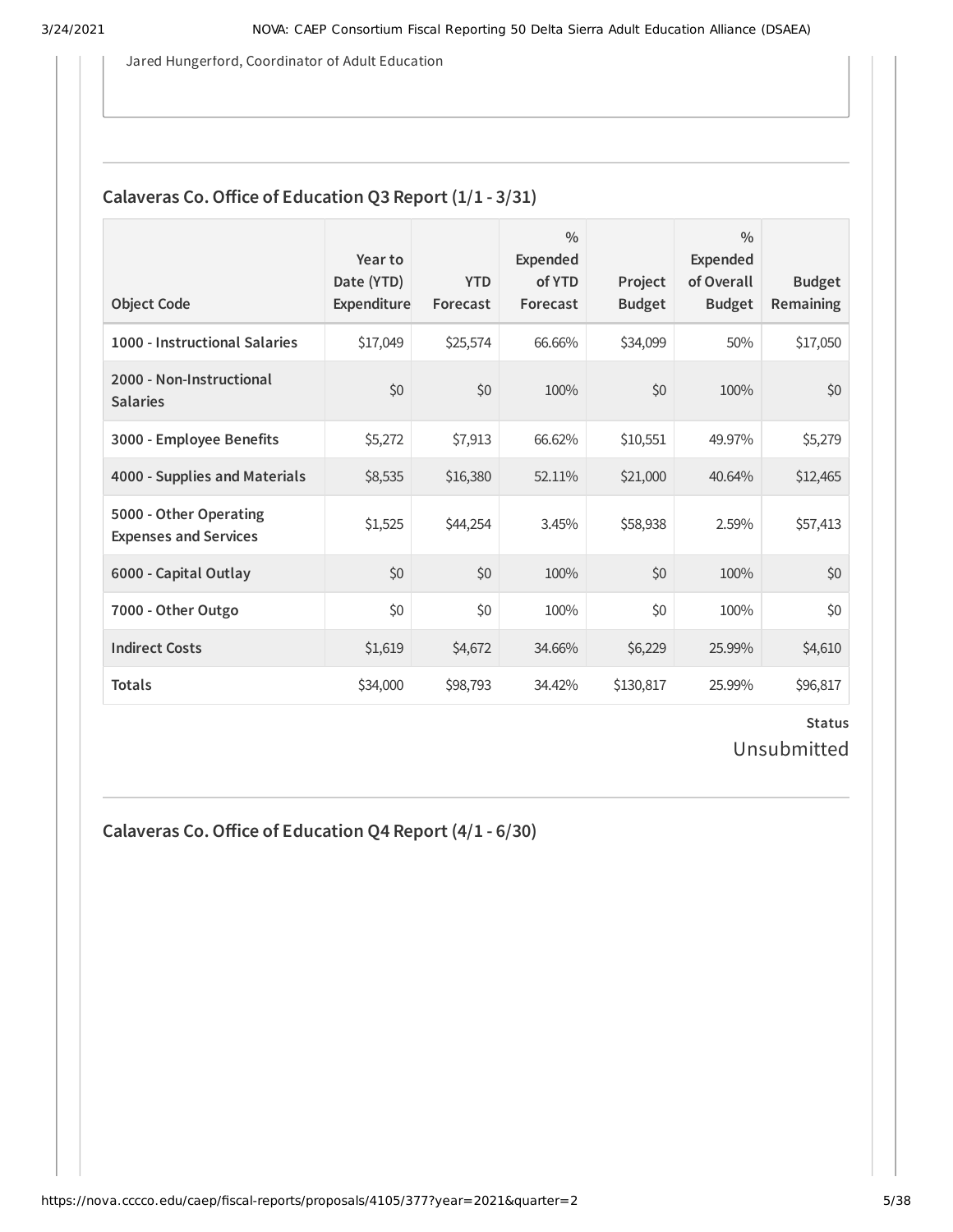| <b>Object Code</b>                                     | Year to<br>Date (YTD)<br>Expenditure | <b>YTD</b><br>Forecast | $\frac{0}{0}$<br>Expended<br>of YTD<br>Forecast | Project<br><b>Budget</b> | $\frac{0}{0}$<br><b>Expended</b><br>of Overall<br><b>Budget</b> | <b>Budget</b><br>Remaining |  |
|--------------------------------------------------------|--------------------------------------|------------------------|-------------------------------------------------|--------------------------|-----------------------------------------------------------------|----------------------------|--|
| 1000 - Instructional Salaries                          | \$17,049                             | \$34,099               | 50%                                             | \$34,099                 | 50%                                                             | \$17,050                   |  |
| 2000 - Non-Instructional<br><b>Salaries</b>            | \$0                                  | \$0                    | 100%                                            | \$0                      | 100%                                                            | \$0                        |  |
| 3000 - Employee Benefits                               | \$5,272                              | \$10,551               | 49.97%                                          | \$10,551                 | 49.97%                                                          | \$5,279                    |  |
| 4000 - Supplies and Materials                          | \$8,535                              | \$21,000               | 40.64%                                          | \$21,000                 | 40.64%                                                          | \$12,465                   |  |
| 5000 - Other Operating<br><b>Expenses and Services</b> | \$1,525                              | \$58,938               | 2.59%                                           | \$58,938                 | 2.59%                                                           | \$57,413                   |  |
| 6000 - Capital Outlay                                  | \$0                                  | \$0                    | 100%                                            | \$0                      | 100%                                                            | \$0                        |  |
| 7000 - Other Outgo                                     | \$0                                  | \$0                    | 100%                                            | \$0                      | 100%                                                            | \$0                        |  |
| <b>Indirect Costs</b>                                  | \$1,619                              | \$6,229                | 25.99%                                          | \$6,229                  | 25.99%                                                          | \$4,610                    |  |
| <b>Totals</b>                                          | \$34,000                             | \$130,817              | 25.99%                                          | \$130,817                | 25.99%                                                          | \$96,817                   |  |
| <b>Status</b><br>Unsubmitted                           |                                      |                        |                                                 |                          |                                                                 |                            |  |

## **Lincoln Unified**

**Lincoln Unified Q1 Report (7/1 - 9/30)**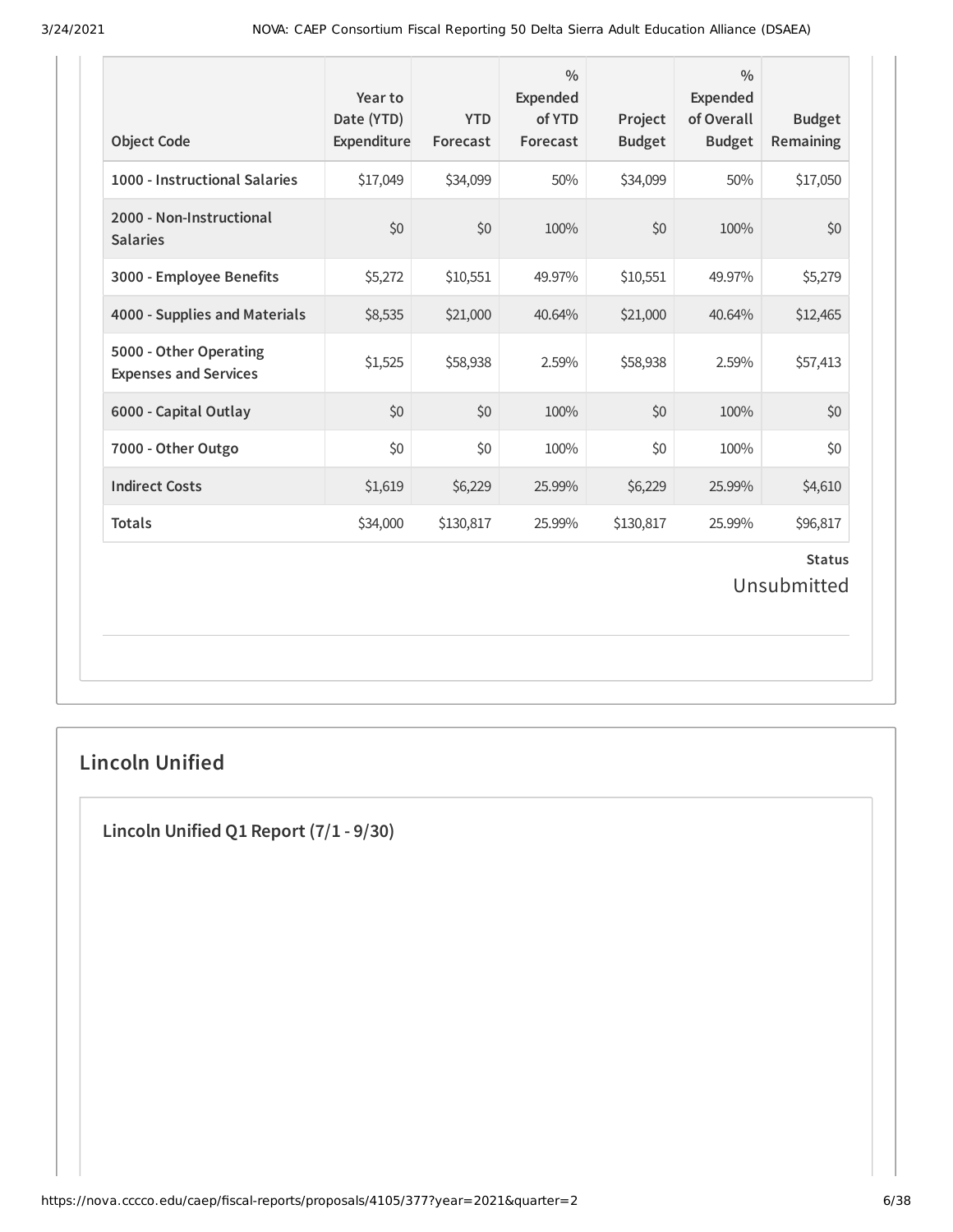| <b>Object Code</b>                                     | Year to<br>Date (YTD)<br>Expenditure | <b>YTD</b><br>Forecast | $\frac{0}{0}$<br>Expended<br>of YTD<br>Forecast | Project<br><b>Budget</b> | $\frac{0}{0}$<br>Expended<br>of Overall<br><b>Budget</b> | <b>Budget</b><br>Remaining |
|--------------------------------------------------------|--------------------------------------|------------------------|-------------------------------------------------|--------------------------|----------------------------------------------------------|----------------------------|
| 1000 - Instructional Salaries                          | \$12,500                             | \$12,500               | 100%                                            | \$50,000                 | 25%                                                      | \$37,500                   |
| 2000 - Non-Instructional<br><b>Salaries</b>            | \$0                                  | \$0                    | 100%                                            | \$0                      | 100%                                                     | \$0                        |
| 3000 - Employee Benefits                               | \$0                                  | \$0                    | 100%                                            | \$0                      | 100%                                                     | \$0                        |
| 4000 - Supplies and Materials                          | \$0                                  | \$0                    | 100%                                            | \$0                      | 100%                                                     | \$0                        |
| 5000 - Other Operating<br><b>Expenses and Services</b> | \$0                                  | \$0                    | 100%                                            | \$0                      | 100%                                                     | \$0                        |
| 6000 - Capital Outlay                                  | \$0                                  | \$0                    | 100%                                            | \$0                      | 100%                                                     | \$0                        |
| 7000 - Other Outgo                                     | \$0                                  | \$0                    | 100%                                            | \$0                      | 100%                                                     | \$0                        |
| <b>Indirect Costs</b>                                  | \$0                                  | \$0                    | 100%                                            | \$0                      | 100%                                                     | \$0                        |
| <b>Totals</b>                                          | \$12,500                             | \$12,500               | 100%                                            | \$50,000                 | 25%                                                      | \$37,500                   |

### **Status** Submitted

## **Lincoln Unified Q2 Report (10/1 - 12/31)**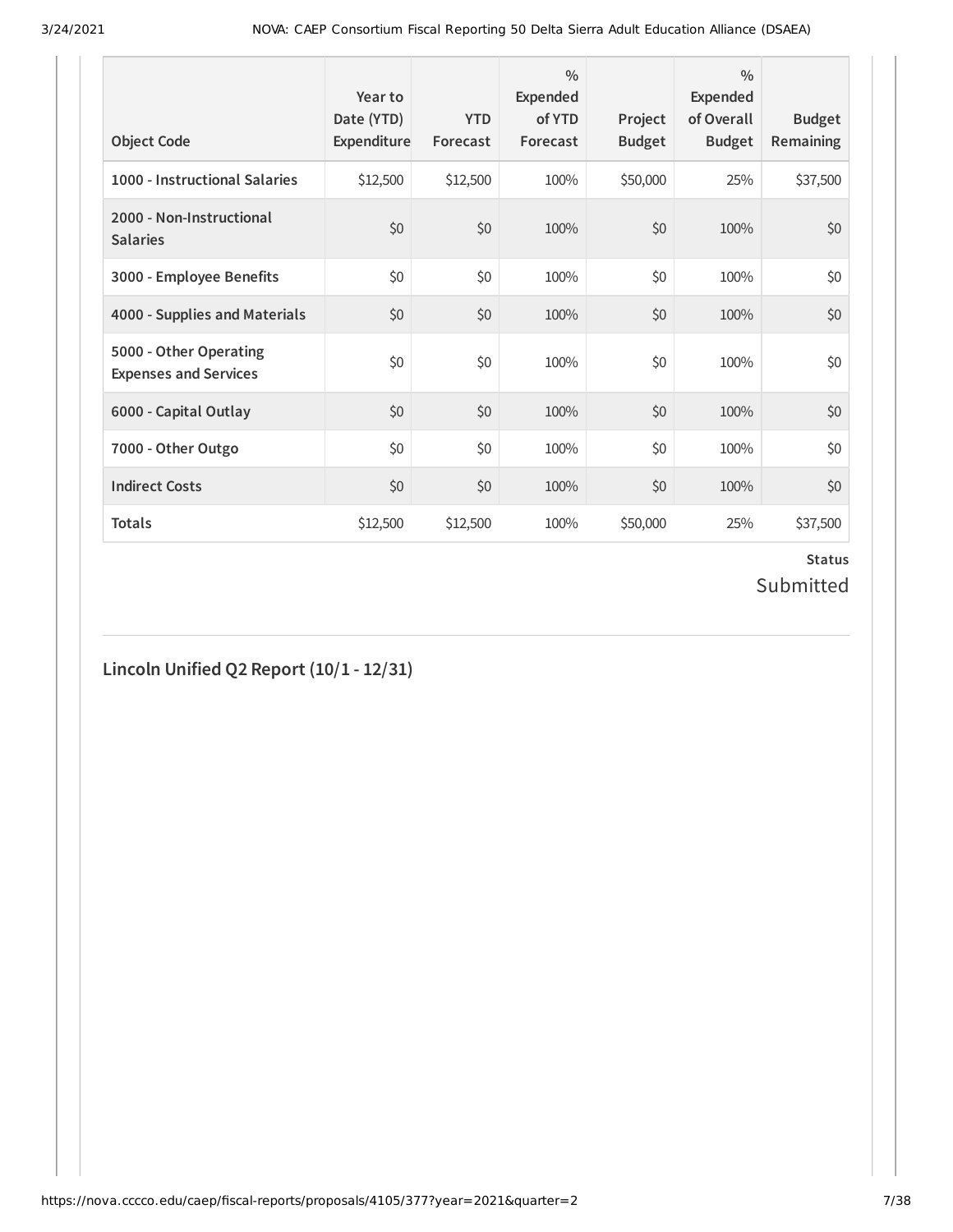| <b>Object Code</b>                                     | Year to<br>Date (YTD)<br>Expenditure | <b>YTD</b><br>Forecast | $\frac{0}{0}$<br>Expended<br>of YTD<br>Forecast | Project<br><b>Budget</b> | $\frac{0}{0}$<br>Expended<br>of Overall<br><b>Budget</b> | <b>Budget</b><br><b>Remaining</b> |
|--------------------------------------------------------|--------------------------------------|------------------------|-------------------------------------------------|--------------------------|----------------------------------------------------------|-----------------------------------|
| 1000 - Instructional Salaries                          | \$25,000                             | \$12,500               | 200%                                            | \$50,000                 | 50%                                                      | \$25,000                          |
| 2000 - Non-Instructional<br><b>Salaries</b>            | \$0                                  | \$0                    | 100%                                            | \$0                      | 100%                                                     | \$0                               |
| 3000 - Employee Benefits                               | \$0                                  | \$0                    | 100%                                            | \$0                      | 100%                                                     | \$0\$                             |
| 4000 - Supplies and Materials                          | \$0                                  | \$0                    | 100%                                            | \$0                      | 100%                                                     | \$0                               |
| 5000 - Other Operating<br><b>Expenses and Services</b> | \$0                                  | \$0                    | 100%                                            | \$0                      | 100%                                                     | \$0                               |
| 6000 - Capital Outlay                                  | \$0                                  | \$0                    | 100%                                            | \$0                      | 100%                                                     | \$0                               |
| 7000 - Other Outgo                                     | \$0                                  | \$0                    | 100%                                            | \$0                      | 100%                                                     | \$0\$                             |
| <b>Indirect Costs</b>                                  | \$0                                  | \$0                    | 100%                                            | \$0                      | 100%                                                     | \$0                               |
| <b>Totals</b>                                          | \$25,000                             | \$12,500               | 200%                                            | \$50,000                 | 50%                                                      | \$25,000                          |

### **Status** Submitted

## **Allocation Year Closeout: 2018-19**

I have reviewed the financial reports for my agency and confirm that all funds for this allocation year have been spent.

**2018-19 Reverted Funds:**

\$0

#### **2018-19 Status**

Closed

#### **Submitting Authority**

Dolores Bronson, Director of Family and Community Engagement

**Lincoln Unified Q3 Report (1/1 - 3/31)**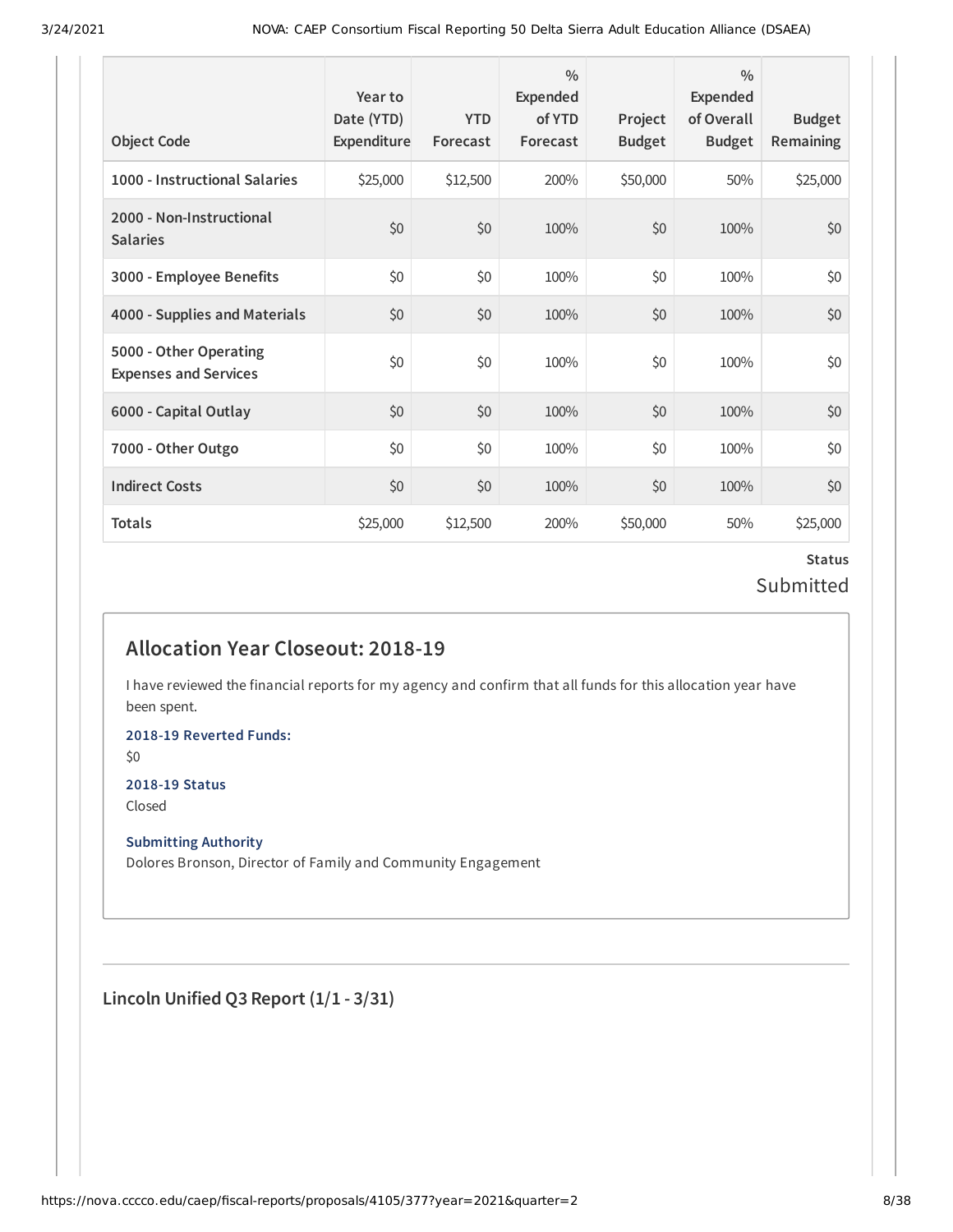| <b>Object Code</b>                                     | Year to<br>Date (YTD)<br>Expenditure | <b>YTD</b><br>Forecast | $\frac{0}{0}$<br>Expended<br>of YTD<br>Forecast | Project<br><b>Budget</b> | $\frac{0}{0}$<br>Expended<br>of Overall<br><b>Budget</b> | <b>Budget</b><br>Remaining |
|--------------------------------------------------------|--------------------------------------|------------------------|-------------------------------------------------|--------------------------|----------------------------------------------------------|----------------------------|
| 1000 - Instructional Salaries                          | \$25,000                             | \$12,500               | 200%                                            | \$50,000                 | 50%                                                      | \$25,000                   |
| 2000 - Non-Instructional<br><b>Salaries</b>            | \$0                                  | \$0                    | 100%                                            | \$0                      | 100%                                                     | \$0                        |
| 3000 - Employee Benefits                               | \$0                                  | \$0                    | 100%                                            | \$0                      | 100%                                                     | \$0                        |
| 4000 - Supplies and Materials                          | \$0                                  | \$0                    | 100%                                            | \$0                      | 100%                                                     | \$0                        |
| 5000 - Other Operating<br><b>Expenses and Services</b> | \$0                                  | \$0                    | 100%                                            | \$0                      | 100%                                                     | \$0                        |
| 6000 - Capital Outlay                                  | \$0                                  | \$0                    | 100%                                            | \$0                      | 100%                                                     | \$0                        |
| 7000 - Other Outgo                                     | \$0                                  | \$0                    | 100%                                            | \$0                      | 100%                                                     | \$0                        |
| <b>Indirect Costs</b>                                  | \$0                                  | \$0                    | 100%                                            | \$0                      | 100%                                                     | \$0                        |
| <b>Totals</b>                                          | \$25,000                             | \$12,500               | 200%                                            | \$50,000                 | 50%                                                      | \$25,000                   |

### **Status** Unsubmitted

## **Lincoln Unified Q4 Report (4/1 - 6/30)**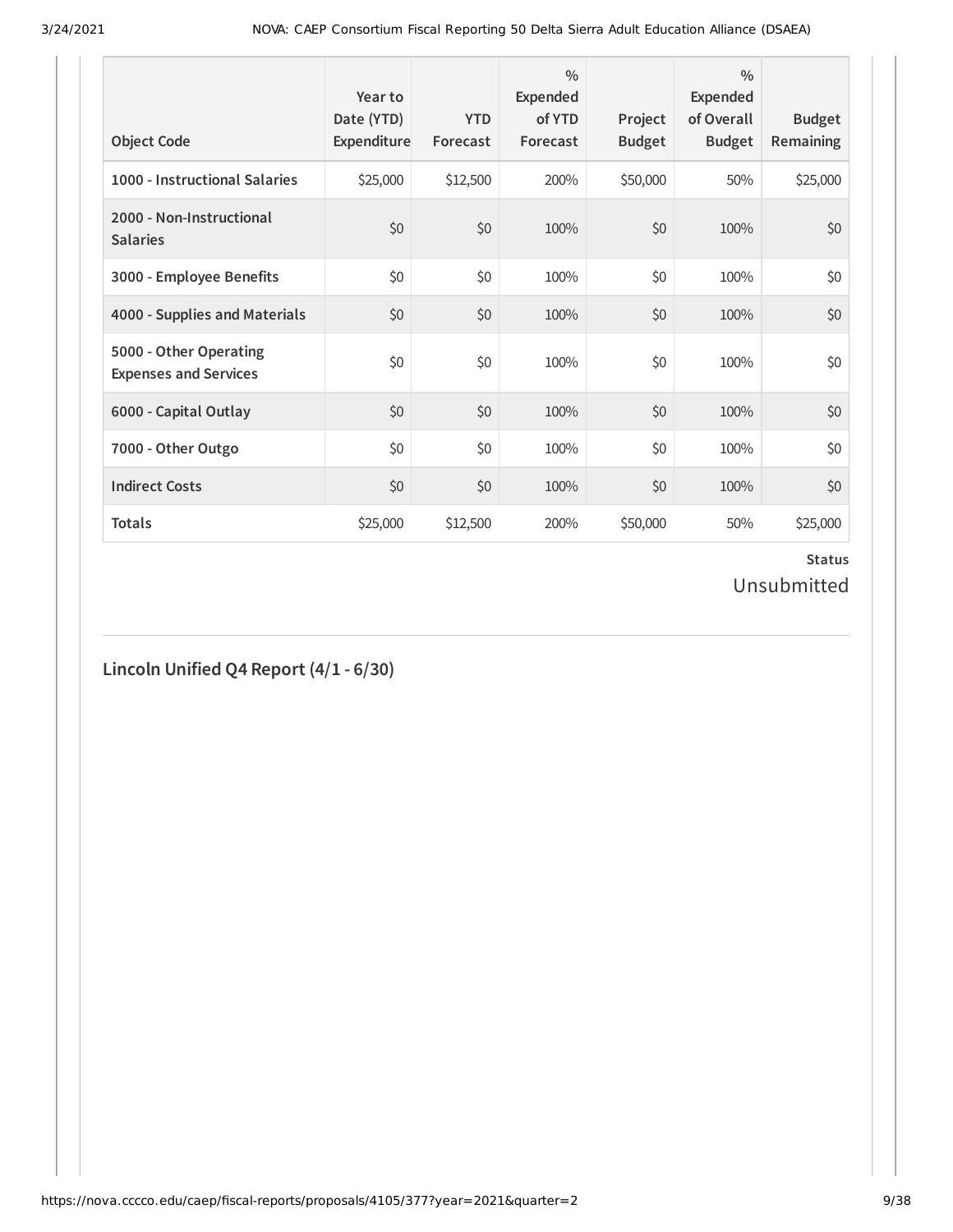| <b>Object Code</b>                                     | Year to<br>Date (YTD)<br>Expenditure | <b>YTD</b><br>Forecast | $\frac{0}{0}$<br>Expended<br>of YTD<br>Forecast | Project<br><b>Budget</b> | $\frac{0}{0}$<br>Expended<br>of Overall<br><b>Budget</b> | <b>Budget</b><br>Remaining   |
|--------------------------------------------------------|--------------------------------------|------------------------|-------------------------------------------------|--------------------------|----------------------------------------------------------|------------------------------|
| 1000 - Instructional Salaries                          | \$25,000                             | \$12,500               | 200%                                            | \$50,000                 | 50%                                                      | \$25,000                     |
| 2000 - Non-Instructional<br><b>Salaries</b>            | \$0                                  | \$0                    | 100%                                            | \$0                      | 100%                                                     | \$0                          |
| 3000 - Employee Benefits                               | \$0                                  | \$0                    | 100%                                            | \$0                      | 100%                                                     | \$0                          |
| 4000 - Supplies and Materials                          | \$0                                  | \$0                    | 100%                                            | \$0                      | 100%                                                     | \$0                          |
| 5000 - Other Operating<br><b>Expenses and Services</b> | \$0                                  | \$0                    | 100%                                            | \$0                      | 100%                                                     | \$0                          |
| 6000 - Capital Outlay                                  | \$0                                  | \$0                    | 100%                                            | \$0                      | 100%                                                     | \$0                          |
| 7000 - Other Outgo                                     | \$0                                  | \$0                    | 100%                                            | \$0                      | 100%                                                     | \$0                          |
| <b>Indirect Costs</b>                                  | \$0                                  | \$0                    | 100%                                            | \$0                      | 100%                                                     | \$0                          |
| <b>Totals</b>                                          | \$25,000                             | \$12,500               | 200%                                            | \$50,000                 | 50%                                                      | \$25,000                     |
|                                                        |                                      |                        |                                                 |                          |                                                          | <b>Status</b><br>Unsubmitted |

## **Lodi Unified**

**Lodi Unified Q1 Report (7/1 - 9/30)**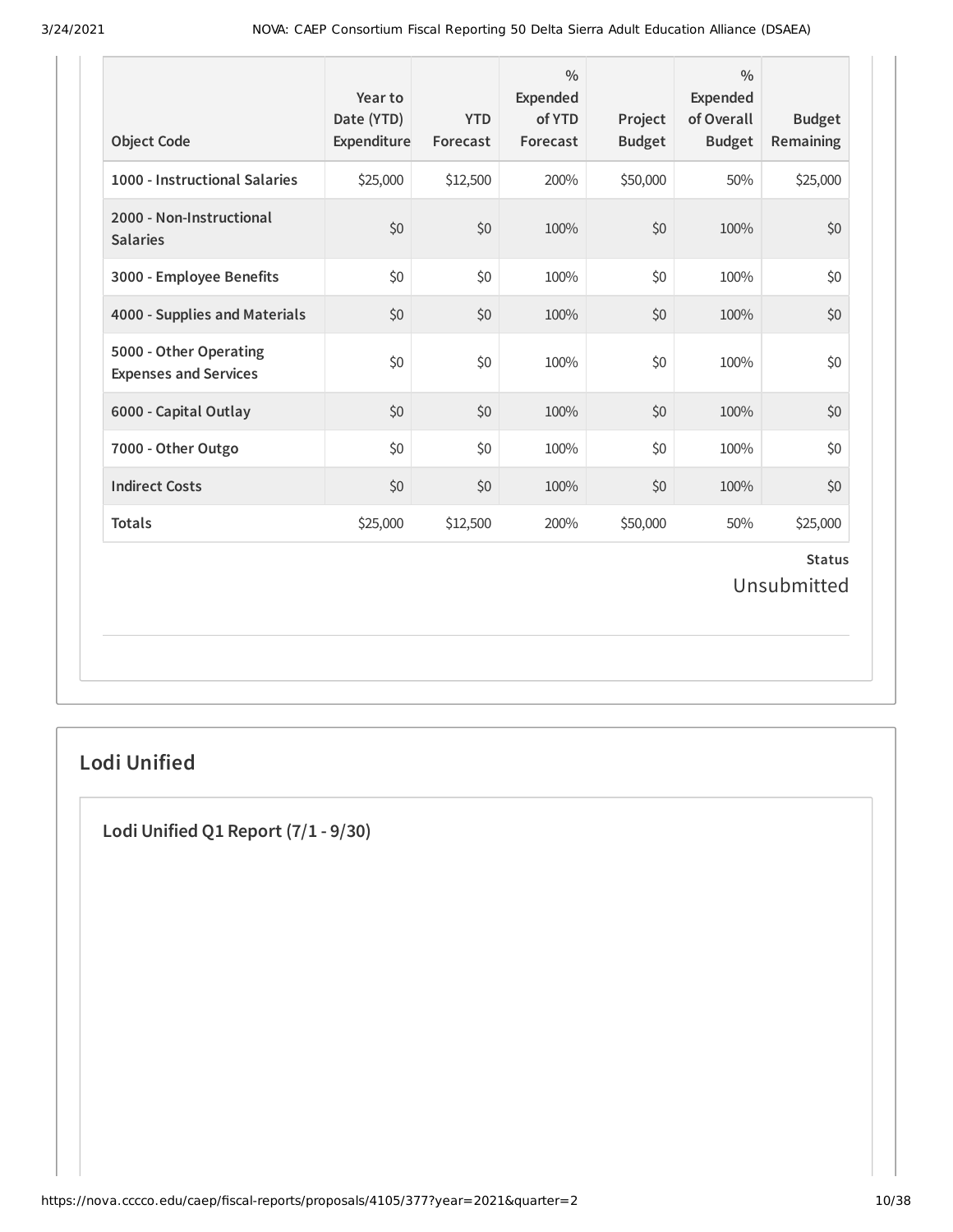| <b>Object Code</b>                                     | Year to<br>Date (YTD)<br>Expenditure | <b>YTD</b><br>Forecast | $\frac{0}{0}$<br>Expended<br>of YTD<br>Forecast | Project<br><b>Budget</b> | $\frac{0}{0}$<br>Expended<br>of Overall<br><b>Budget</b> | <b>Budget</b><br><b>Remaining</b> |
|--------------------------------------------------------|--------------------------------------|------------------------|-------------------------------------------------|--------------------------|----------------------------------------------------------|-----------------------------------|
| 1000 - Instructional Salaries                          | \$111,595                            | \$105,019              | 106.26%                                         | \$700,125                | 15.94%                                                   | \$588,530                         |
| 2000 - Non-Instructional<br><b>Salaries</b>            | \$71,256                             | \$47,870               | 148.85%                                         | \$319,133                | 22.33%                                                   | \$247,877                         |
| 3000 - Employee Benefits                               | \$68,723                             | \$53,300               | 128.94%                                         | \$355,335                | 19.34%                                                   | \$286,612                         |
| 4000 - Supplies and Materials                          | \$6,350                              | \$48,617               | 13.06%                                          | \$324,114                | 1.96%                                                    | \$317,764                         |
| 5000 - Other Operating<br><b>Expenses and Services</b> | \$27,334                             | \$30,276               | 90.28%                                          | \$201,841                | 13.54%                                                   | \$174,507                         |
| 6000 - Capital Outlay                                  | \$0                                  | \$0                    | 100%                                            | \$0                      | 100%                                                     | \$0                               |
| 7000 - Other Outgo                                     | \$0                                  | \$0                    | 100%                                            | \$0                      | 100%                                                     | \$0                               |
| <b>Indirect Costs</b>                                  | \$14,263                             | \$14,254               | 100.06%                                         | \$95,027                 | 15.01%                                                   | \$80,764                          |
| <b>Totals</b>                                          | \$299,521                            | \$299,336              | 100.06%                                         | \$1,995,575              | 15.01%                                                   | \$1,696,054                       |

## Submitted

**Lodi Unified Q2 Report (10/1 - 12/31)**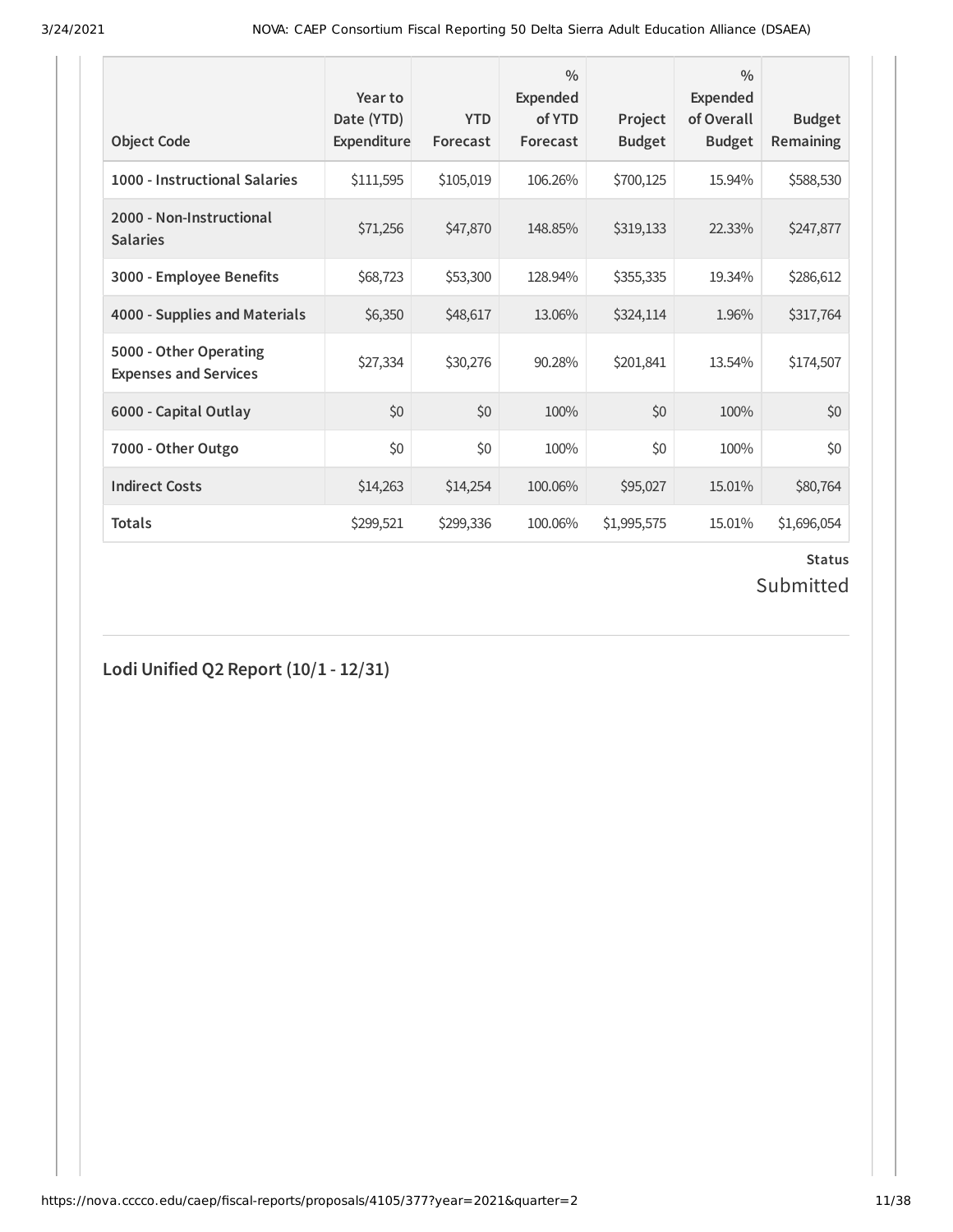| <b>Object Code</b>                                     | Year to<br>Date (YTD)<br><b>Expenditure</b> | <b>YTD</b><br>Forecast | $\frac{0}{0}$<br>Expended<br>of YTD<br>Forecast | Project<br><b>Budget</b> | $\frac{0}{0}$<br>Expended<br>of Overall<br><b>Budget</b> | <b>Budget</b><br><b>Remaining</b> |
|--------------------------------------------------------|---------------------------------------------|------------------------|-------------------------------------------------|--------------------------|----------------------------------------------------------|-----------------------------------|
| 1000 - Instructional Salaries                          | \$288,828                                   | \$210,038              | 137.51%                                         | \$700,125                | 41.25%                                                   | \$411,297                         |
| 2000 - Non-Instructional<br><b>Salaries</b>            | \$144,368                                   | \$95,740               | 150.79%                                         | \$319,133                | 45.24%                                                   | \$174,765                         |
| 3000 - Employee Benefits                               | \$159,278                                   | \$106,601              | 149.42%                                         | \$355,335                | 44.82%                                                   | \$196,057                         |
| 4000 - Supplies and Materials                          | \$8,124                                     | \$97,234               | 8.36%                                           | \$324,114                | 2.51%                                                    | \$315,990                         |
| 5000 - Other Operating<br><b>Expenses and Services</b> | \$49,668                                    | \$60,552               | 82.02%                                          | \$201,841                | 24.61%                                                   | \$152,173                         |
| 6000 - Capital Outlay                                  | \$0                                         | \$0                    | 100%                                            | \$0                      | 100%                                                     | \$0                               |
| 7000 - Other Outgo                                     | \$0                                         | \$0                    | 100%                                            | \$0                      | 100%                                                     | \$0                               |
| <b>Indirect Costs</b>                                  | \$32,513                                    | \$28,508               | 114.05%                                         | \$95,027                 | 34.21%                                                   | \$62,514                          |
| <b>Totals</b>                                          | \$682,779                                   | \$598,673              | 114.05%                                         | \$1,995,575              | 34.21%                                                   | \$1,312,796                       |

### **Status** Submitted

## **Allocation Year Closeout: 2018-19**

I have reviewed the financial reports for my agency and confirm that all funds for this allocation year have been spent.

**2018-19 Reverted Funds:**

\$0

#### **2018-19 Status** Closed

**Submitting Authority**

Julie Jansen, CTE Director Dao Xiong, Accounting Supervisor

**Lodi Unified Q3 Report (1/1 - 3/31)**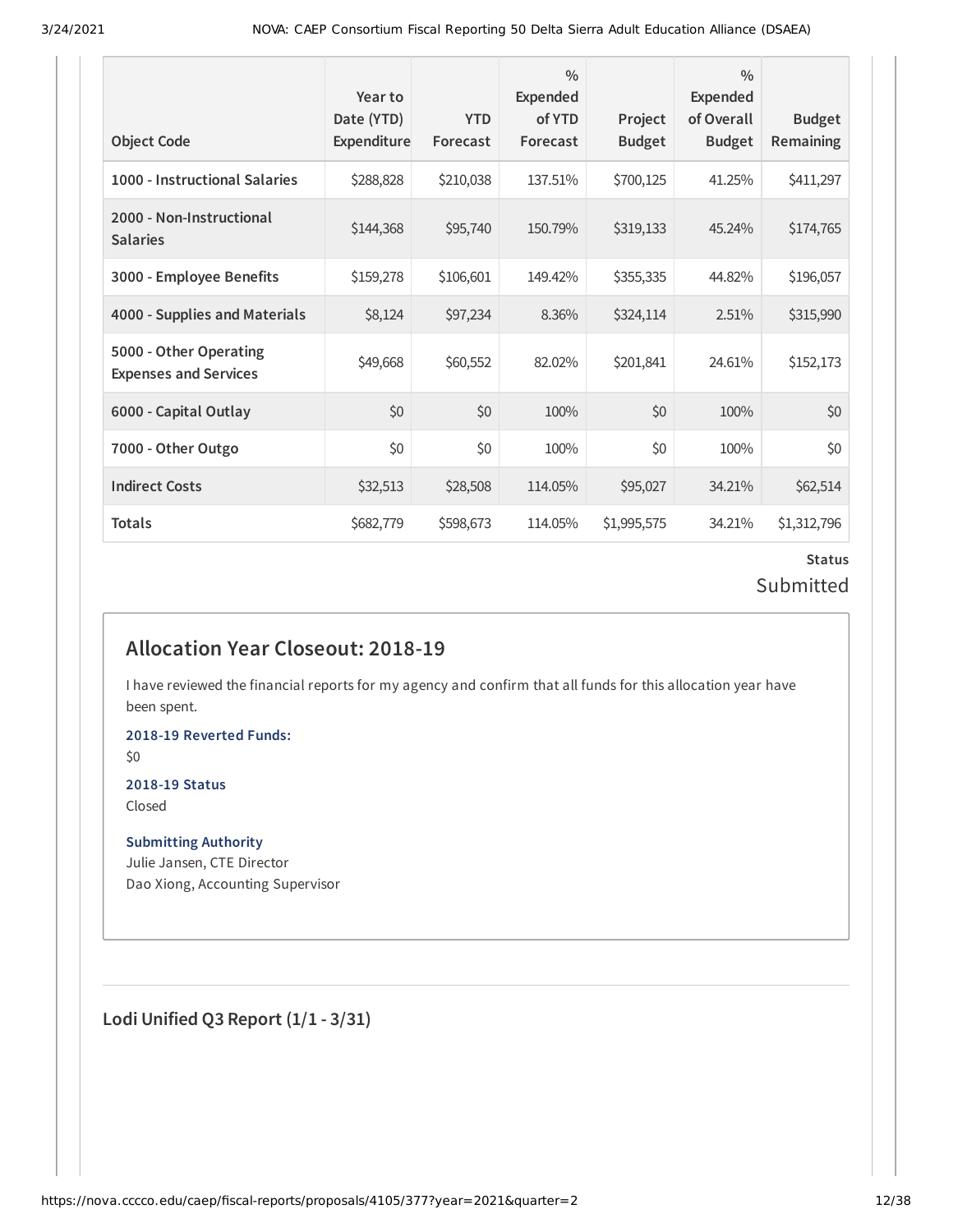| <b>Object Code</b>                                     | Year to<br>Date (YTD)<br>Expenditure | <b>YTD</b><br>Forecast | $\frac{0}{0}$<br><b>Expended</b><br>of YTD<br>Forecast | Project<br><b>Budget</b> | $\frac{0}{0}$<br><b>Expended</b><br>of Overall<br><b>Budget</b> | <b>Budget</b><br><b>Remaining</b> |
|--------------------------------------------------------|--------------------------------------|------------------------|--------------------------------------------------------|--------------------------|-----------------------------------------------------------------|-----------------------------------|
| 1000 - Instructional Salaries                          | \$288,828                            | \$315,056              | 91.68%                                                 | \$700,125                | 41.25%                                                          | \$411,297                         |
| 2000 - Non-Instructional<br><b>Salaries</b>            | \$144,368                            | \$143,610              | 100.53%                                                | \$319,133                | 45.24%                                                          | \$174,765                         |
| 3000 - Employee Benefits                               | \$159,278                            | \$159,901              | 99.61%                                                 | \$355,335                | 44.82%                                                          | \$196,057                         |
| 4000 - Supplies and Materials                          | \$8,124                              | \$145,851              | 5.57%                                                  | \$324,114                | 2.51%                                                           | \$315,990                         |
| 5000 - Other Operating<br><b>Expenses and Services</b> | \$49,668                             | \$90,828               | 54.68%                                                 | \$201,841                | 24.61%                                                          | \$152,173                         |
| 6000 - Capital Outlay                                  | \$0                                  | \$0                    | 100%                                                   | \$0                      | 100%                                                            | \$0                               |
| 7000 - Other Outgo                                     | \$0                                  | \$0                    | 100%                                                   | \$0                      | 100%                                                            | \$0                               |
| <b>Indirect Costs</b>                                  | \$32,513                             | \$42,762               | 76.03%                                                 | \$95,027                 | 34.21%                                                          | \$62,514                          |
| <b>Totals</b>                                          | \$682,779                            | \$898,009              | 76.03%                                                 | \$1,995,575              | 34.21%                                                          | \$1,312,796                       |

## Unsubmitted

**Lodi Unified Q4 Report (4/1 - 6/30)**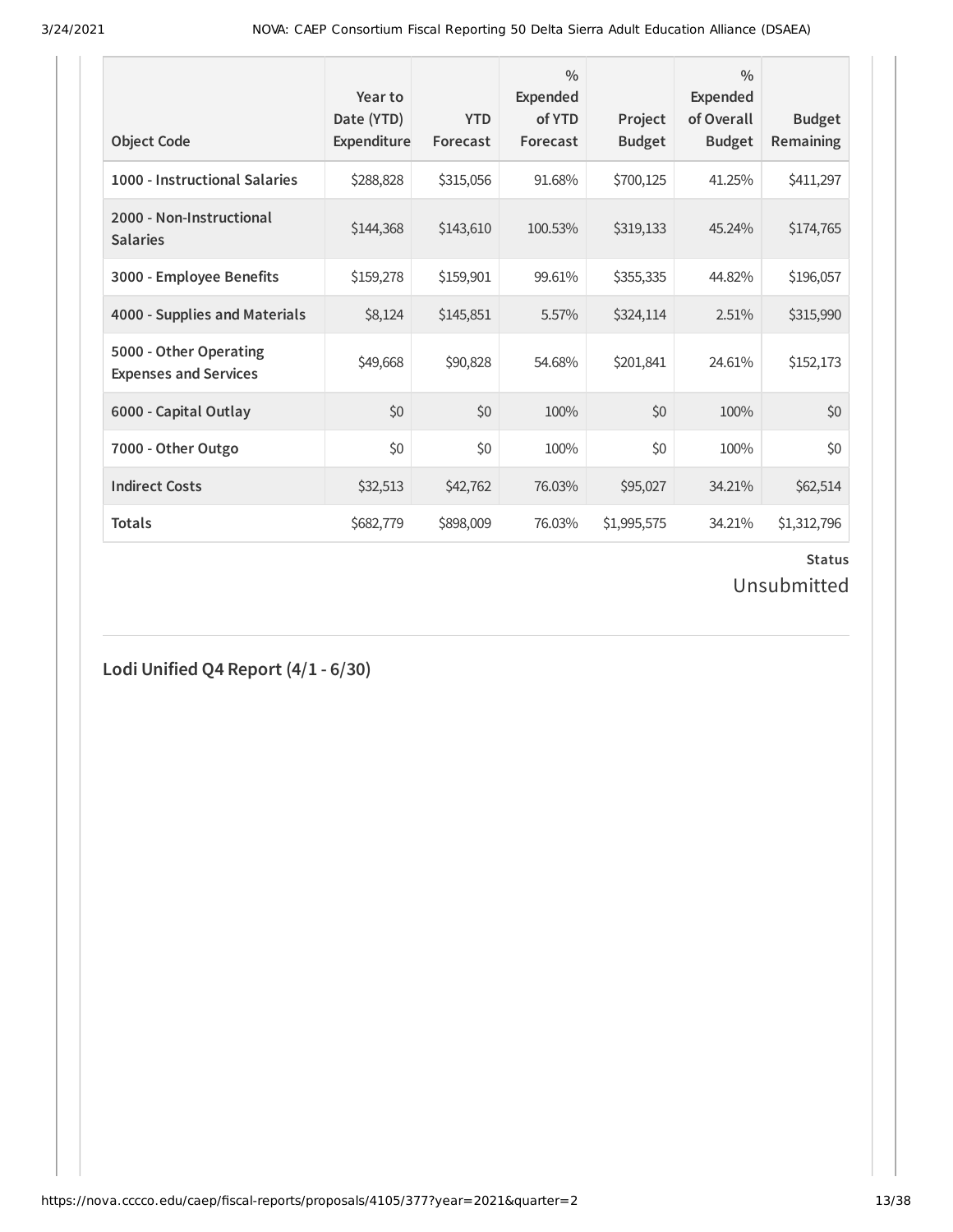| <b>Object Code</b>                                     | Year to<br>Date (YTD)<br>Expenditure | <b>YTD</b><br>Forecast | $\frac{0}{0}$<br><b>Expended</b><br>of YTD<br>Forecast | Project<br><b>Budget</b> | $\frac{0}{0}$<br><b>Expended</b><br>of Overall<br><b>Budget</b> | <b>Budget</b><br>Remaining |  |
|--------------------------------------------------------|--------------------------------------|------------------------|--------------------------------------------------------|--------------------------|-----------------------------------------------------------------|----------------------------|--|
| 1000 - Instructional Salaries                          | \$288,828                            | \$420,075              | 68.76%                                                 | \$700,125                | 41.25%                                                          | \$411,297                  |  |
| 2000 - Non-Instructional<br><b>Salaries</b>            | \$144,368                            | \$191,480              | 75.4%                                                  | \$319,133                | 45.24%                                                          | \$174,765                  |  |
| 3000 - Employee Benefits                               | \$159,278                            | \$213,201              | 74.71%                                                 | \$355,335                | 44.82%                                                          | \$196,057                  |  |
| 4000 - Supplies and Materials                          | \$8,124                              | \$194,468              | 4.18%                                                  | \$324,114                | 2.51%                                                           | \$315,990                  |  |
| 5000 - Other Operating<br><b>Expenses and Services</b> | \$49,668                             | \$121,105              | 41.01%                                                 | \$201,841                | 24.61%                                                          | \$152,173                  |  |
| 6000 - Capital Outlay                                  | \$0                                  | \$0                    | 100%                                                   | \$0                      | 100%                                                            | \$0                        |  |
| 7000 - Other Outgo                                     | \$0                                  | \$0                    | 100%                                                   | \$0                      | 100%                                                            | \$0                        |  |
| <b>Indirect Costs</b>                                  | \$32,513                             | \$57,016               | 57.02%                                                 | \$95,027                 | 34.21%                                                          | \$62,514                   |  |
| <b>Totals</b>                                          | \$682,779                            | \$1,197,345            | 57.02%                                                 | \$1,995,575              | 34.21%                                                          | \$1,312,796                |  |
| <b>Status</b><br>Unsubmitted                           |                                      |                        |                                                        |                          |                                                                 |                            |  |

## **Manteca Unified**

**Manteca Unified Q1 Report (7/1 - 9/30)**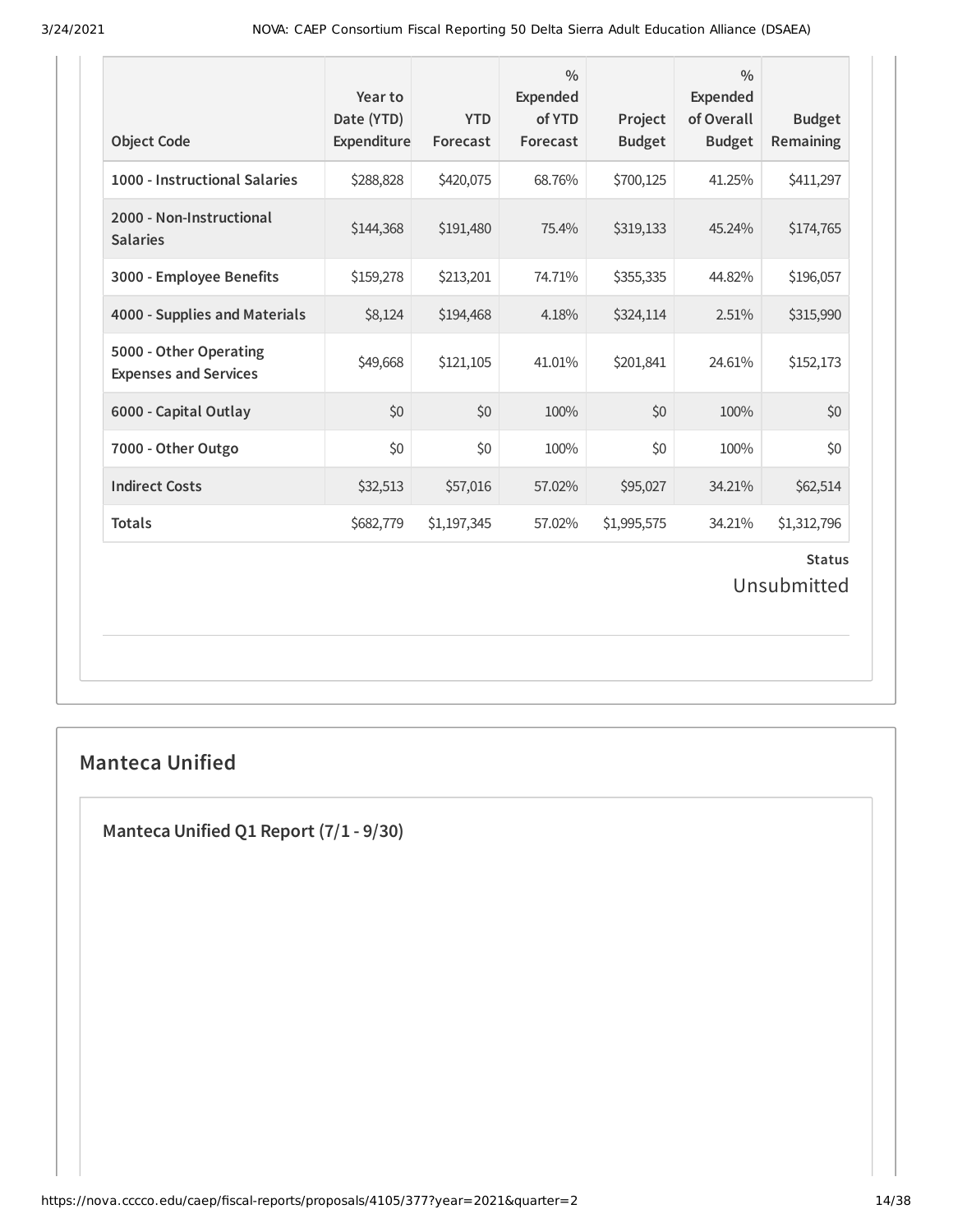| <b>Object Code</b>                                     | Year to<br>Date (YTD)<br><b>Expenditure</b> | <b>YTD</b><br>Forecast | $\frac{0}{0}$<br>Expended<br>of YTD<br>Forecast | Project<br><b>Budget</b> | $\frac{0}{0}$<br><b>Expended</b><br>of Overall<br><b>Budget</b> | <b>Budget</b><br>Remaining |
|--------------------------------------------------------|---------------------------------------------|------------------------|-------------------------------------------------|--------------------------|-----------------------------------------------------------------|----------------------------|
| 1000 - Instructional Salaries                          | \$82,549                                    | \$64,939               | 127.12%                                         | \$649,393                | 12.71%                                                          | \$566,844                  |
| 2000 - Non-Instructional<br><b>Salaries</b>            | \$75,047                                    | \$66,357               | 113.1%                                          | \$331,786                | 22.62%                                                          | \$256,739                  |
| 3000 - Employee Benefits                               | \$42,144                                    | \$35,330               | 119.29%                                         | \$294,419                | 14.31%                                                          | \$252,275                  |
| 4000 - Supplies and Materials                          | \$20,041                                    | \$258,511              | 7.75%                                           | \$807,847                | 2.48%                                                           | \$787,806                  |
| 5000 - Other Operating<br><b>Expenses and Services</b> | \$37,151                                    | \$63,938               | 58.11%                                          | \$182,679                | 20.34%                                                          | \$145,528                  |
| 6000 - Capital Outlay                                  | \$0                                         | \$0                    | 100%                                            | \$250,000                | $0\%$                                                           | \$250,000                  |
| 7000 - Other Outgo                                     | \$0                                         | \$0                    | 100%                                            | \$0                      | 100%                                                            | \$0                        |
| <b>Indirect Costs</b>                                  | \$11,244                                    | \$20,787               | 54.09%                                          | \$103,937                | 10.82%                                                          | \$92,693                   |
| <b>Totals</b>                                          | \$268,176                                   | \$509,863              | 52.6%                                           | \$2,620,061              | 10.24%                                                          | \$2,351,885                |

None Needed. Low expenditures due to COVID19

### **Status** Submitted

## **Manteca Unified Q2 Report (10/1 - 12/31)**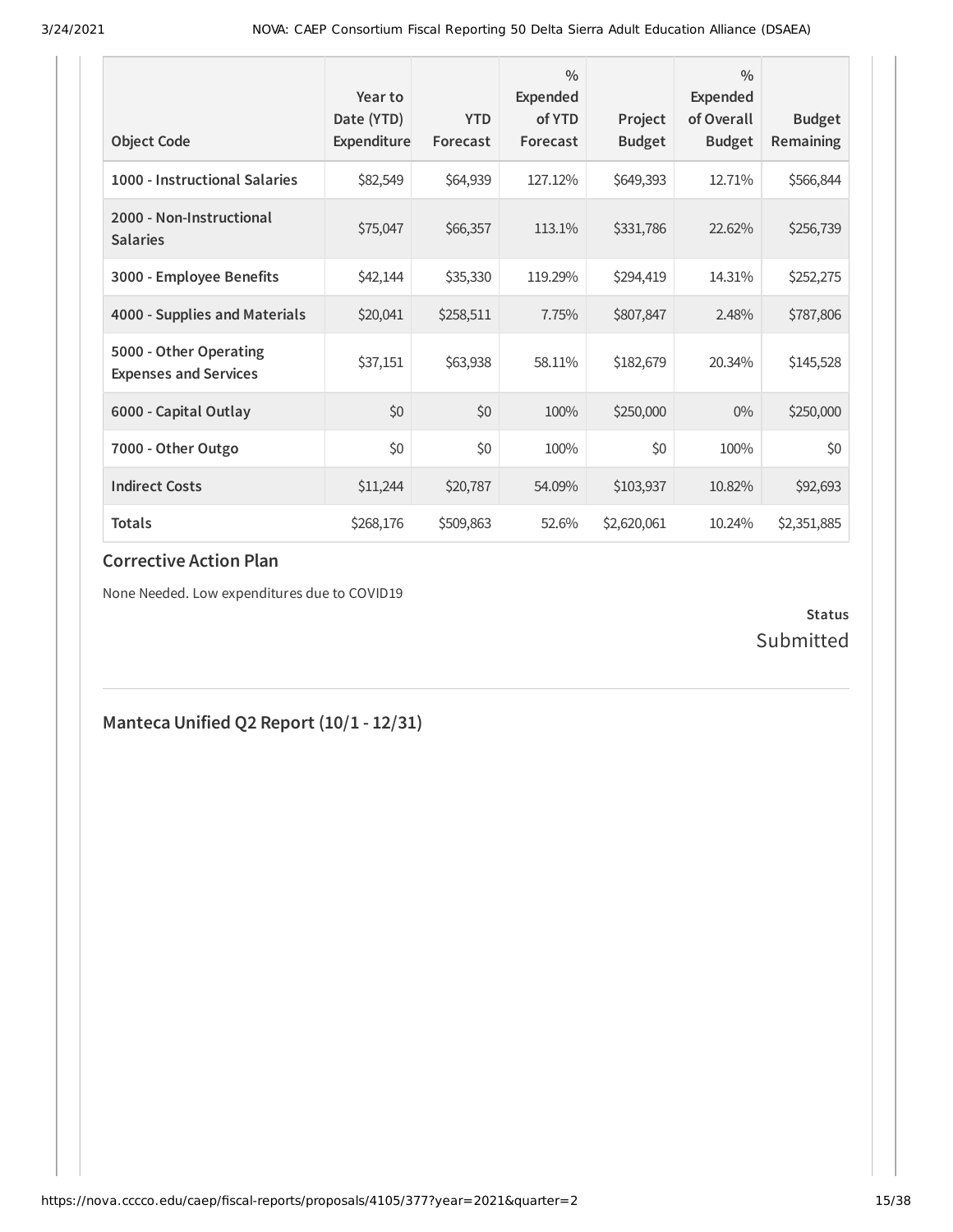| <b>Object Code</b>                                     | Year to<br>Date (YTD)<br>Expenditure | <b>YTD</b><br>Forecast | $\frac{0}{0}$<br><b>Expended</b><br>of YTD<br>Forecast | Project<br><b>Budget</b> | $\frac{0}{0}$<br><b>Expended</b><br>of Overall<br><b>Budget</b> | <b>Budget</b><br>Remaining |
|--------------------------------------------------------|--------------------------------------|------------------------|--------------------------------------------------------|--------------------------|-----------------------------------------------------------------|----------------------------|
|                                                        |                                      |                        |                                                        |                          |                                                                 |                            |
| 1000 - Instructional Salaries                          | \$224,842                            | \$240,275              | 93.58%                                                 | \$649,393                | 34.62%                                                          | \$424,551                  |
| 2000 - Non-Instructional<br><b>Salaries</b>            | \$173,748                            | \$142,668              | 121.78%                                                | \$331,786                | 52.37%                                                          | \$158,038                  |
| 3000 - Employee Benefits                               | \$101,457                            | \$120,712              | 84.05%                                                 | \$294,419                | 34.46%                                                          | \$192,962                  |
| 4000 - Supplies and Materials                          | \$103,323                            | \$436,237              | 23.69%                                                 | \$807,847                | 12.79%                                                          | \$704,524                  |
| 5000 - Other Operating<br><b>Expenses and Services</b> | \$66,868                             | \$115,088              | 58.1%                                                  | \$182,679                | 36.6%                                                           | \$115,811                  |
| 6000 - Capital Outlay                                  | \$0                                  | \$125,000              | $0\%$                                                  | \$250,000                | $0\%$                                                           | \$250,000                  |
| 7000 - Other Outgo                                     | \$0                                  | \$0                    | 100%                                                   | \$0                      | 100%                                                            | \$0                        |
| <b>Indirect Costs</b>                                  | \$29,515                             | \$41,575               | 70.99%                                                 | \$103,937                | 28.4%                                                           | \$74,422                   |
| <b>Totals</b>                                          | \$699,753                            | \$1,221,555            | 57.28%                                                 | \$2,620,061              | 26.71%                                                          | \$1,920,308                |

None needed. Low expenditures due to COVID19.

**Status** Submitted

## **Allocation Year Closeout: 2018-19**

I have reviewed the financial reports for my agency and confirm that all funds for this allocation year have been spent.

**2018-19 Reverted Funds:**

\$0

**2018-19 Status** Closed

**Submitting Authority** Mr. Brad Harrison, Principal

**Manteca Unified Q3 Report (1/1 - 3/31)**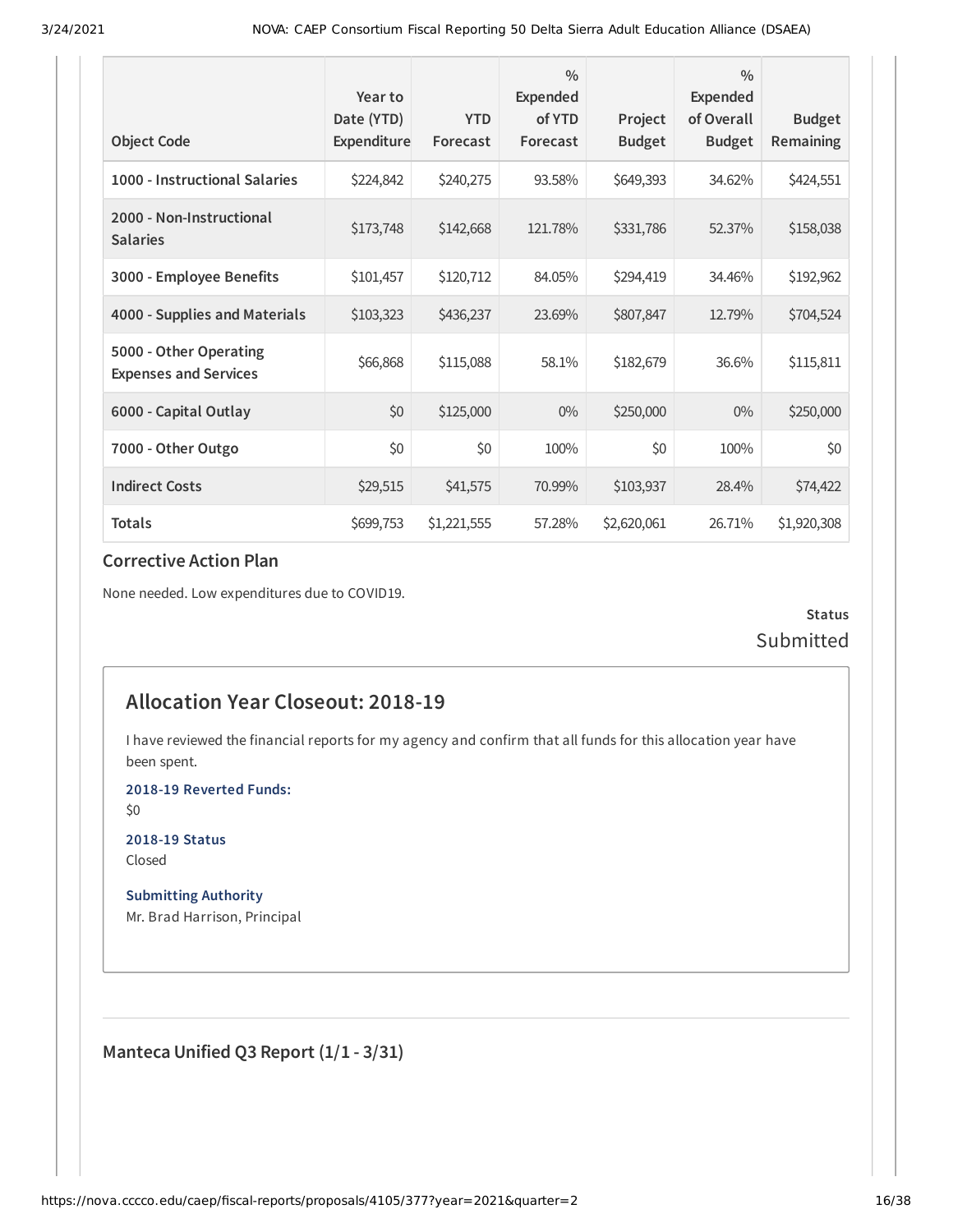| <b>Object Code</b>                                     | Year to<br>Date (YTD)<br>Expenditure | <b>YTD</b><br>Forecast | $\frac{0}{0}$<br><b>Expended</b><br>of YTD<br>Forecast | Project<br><b>Budget</b> | $\frac{0}{0}$<br><b>Expended</b><br>of Overall<br><b>Budget</b> | <b>Budget</b><br><b>Remaining</b> |
|--------------------------------------------------------|--------------------------------------|------------------------|--------------------------------------------------------|--------------------------|-----------------------------------------------------------------|-----------------------------------|
| 1000 - Instructional Salaries                          | \$224,842                            | \$396,130              | 56.76%                                                 | \$649,393                | 34.62%                                                          | \$424,551                         |
| 2000 - Non-Instructional<br><b>Salaries</b>            | \$173,748                            | \$235,568              | 73.76%                                                 | \$331,786                | 52.37%                                                          | \$158,038                         |
| 3000 - Employee Benefits                               | \$101,457                            | \$209,037              | 48.54%                                                 | \$294,419                | 34.46%                                                          | \$192,962                         |
| 4000 - Supplies and Materials                          | \$103,323                            | \$630,121              | 16.4%                                                  | \$807,847                | 12.79%                                                          | \$704,524                         |
| 5000 - Other Operating<br><b>Expenses and Services</b> | \$66,868                             | \$146,143              | 45.76%                                                 | \$182,679                | 36.6%                                                           | \$115,811                         |
| 6000 - Capital Outlay                                  | \$0                                  | \$187,500              | $0\%$                                                  | \$250,000                | $0\%$                                                           | \$250,000                         |
| 7000 - Other Outgo                                     | \$0                                  | \$0                    | 100%                                                   | \$0                      | 100%                                                            | \$0                               |
| <b>Indirect Costs</b>                                  | \$29,515                             | \$62,362               | 47.33%                                                 | \$103,937                | 28.4%                                                           | \$74,422                          |
| <b>Totals</b>                                          | \$699,753                            | \$1,866,861            | 37.48%                                                 | \$2,620,061              | 26.71%                                                          | \$1,920,308                       |

Unsubmitted

**Manteca Unified Q4 Report (4/1 - 6/30)**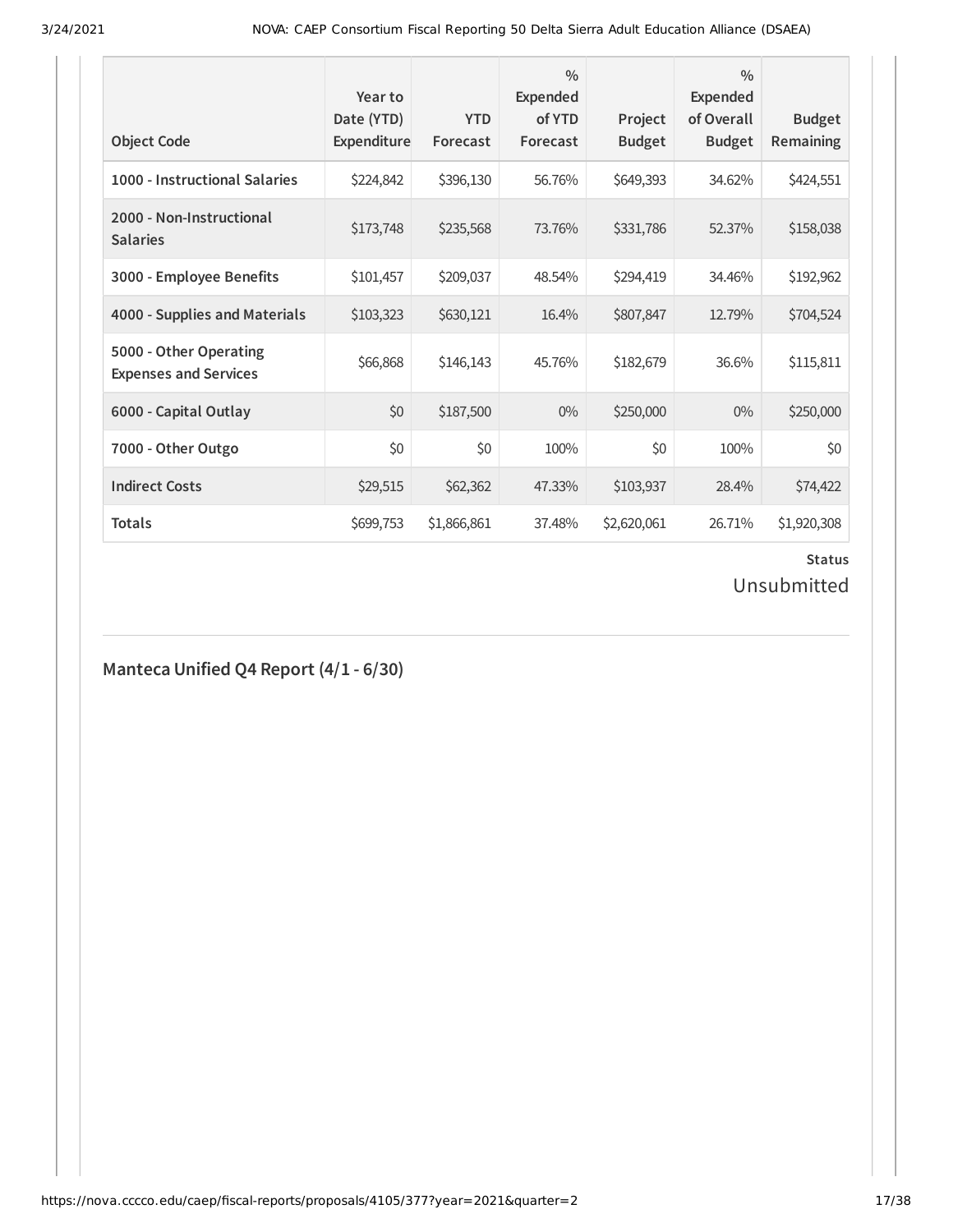| <b>Object Code</b>                                     | Year to<br>Date (YTD)<br>Expenditure | <b>YTD</b><br>Forecast | $\frac{0}{0}$<br><b>Expended</b><br>of YTD<br>Forecast | Project<br><b>Budget</b> | $\frac{0}{0}$<br><b>Expended</b><br>of Overall<br><b>Budget</b> | <b>Budget</b><br>Remaining |  |  |
|--------------------------------------------------------|--------------------------------------|------------------------|--------------------------------------------------------|--------------------------|-----------------------------------------------------------------|----------------------------|--|--|
| 1000 - Instructional Salaries                          | \$224,842                            | \$649,393              | 34.62%                                                 | \$649,393                | 34.62%                                                          | \$424,551                  |  |  |
| 2000 - Non-Instructional<br><b>Salaries</b>            | \$173,748                            | \$331,786              | 52.37%                                                 | \$331,786                | 52.37%                                                          | \$158,038                  |  |  |
| 3000 - Employee Benefits                               | \$101,457                            | \$294,419              | 34.46%                                                 | \$294,419                | 34.46%                                                          | \$192,962                  |  |  |
| 4000 - Supplies and Materials                          | \$103,323                            | \$807,847              | 12.79%                                                 | \$807,847                | 12.79%                                                          | \$704,524                  |  |  |
| 5000 - Other Operating<br><b>Expenses and Services</b> | \$66,868                             | \$182,679              | 36.6%                                                  | \$182,679                | 36.6%                                                           | \$115,811                  |  |  |
| 6000 - Capital Outlay                                  | \$0                                  | \$250,000              | $0\%$                                                  | \$250,000                | $0\%$                                                           | \$250,000                  |  |  |
| 7000 - Other Outgo                                     | \$0                                  | \$0                    | 100%                                                   | \$0                      | 100%                                                            | \$0                        |  |  |
| <b>Indirect Costs</b>                                  | \$29,515                             | \$103,937              | 28.4%                                                  | \$103,937                | 28.4%                                                           | \$74,422                   |  |  |
| <b>Totals</b>                                          | \$699,753                            | \$2,620,061            | 26.71%                                                 | \$2,620,061              | 26.71%                                                          | \$1,920,308                |  |  |
| <b>Status</b><br>Unsubmitted                           |                                      |                        |                                                        |                          |                                                                 |                            |  |  |

## **River Delta Joint Unified**

**River Delta Joint Unified Q1 Report (7/1 - 9/30)**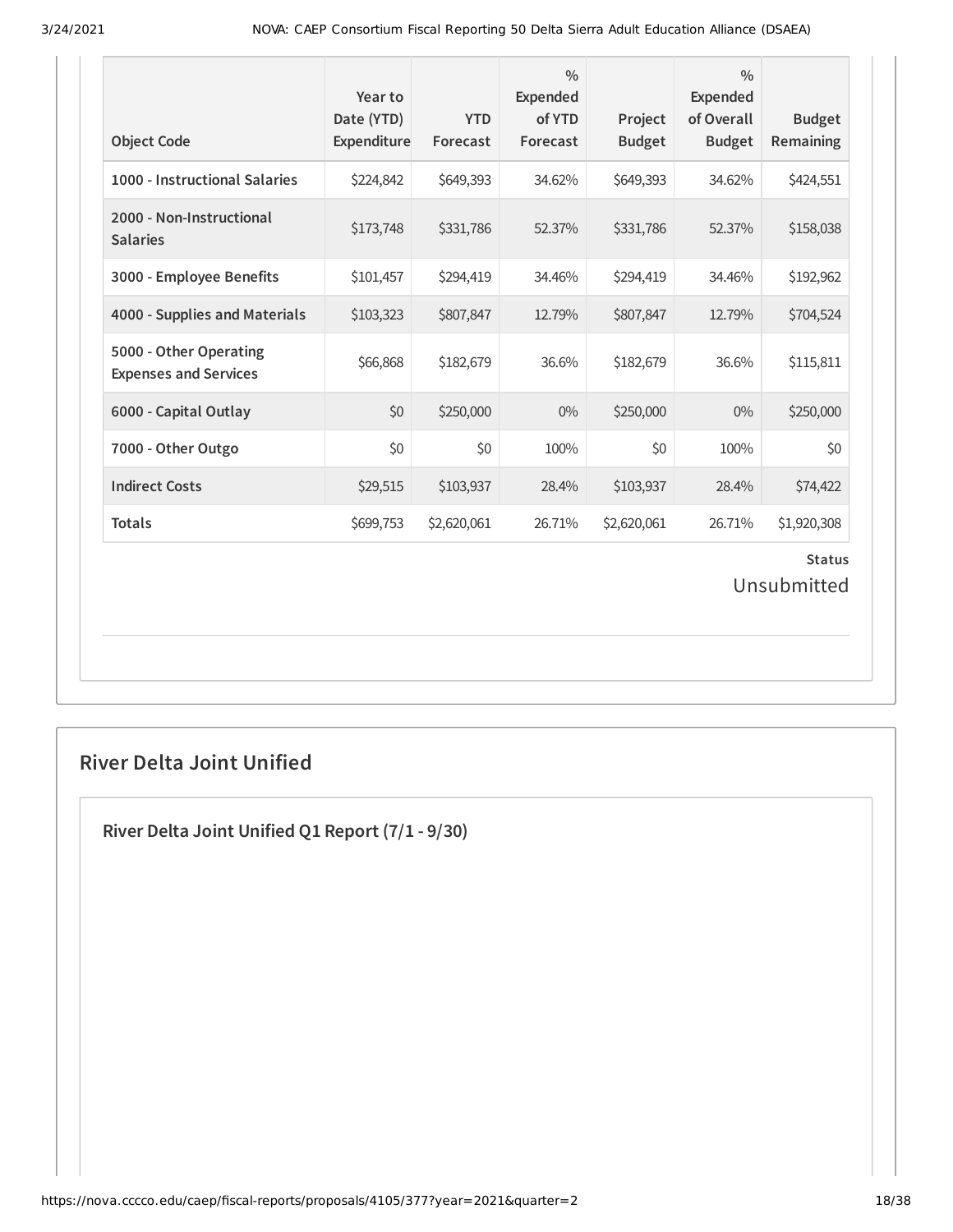| <b>Object Code</b>                                     | Year to<br>Date (YTD)<br><b>Expenditure</b> | <b>YTD</b><br>Forecast | $\frac{0}{0}$<br>Expended<br>of YTD<br>Forecast | Project<br><b>Budget</b> | $\frac{0}{0}$<br>Expended<br>of Overall<br><b>Budget</b> | <b>Budget</b><br>Remaining |
|--------------------------------------------------------|---------------------------------------------|------------------------|-------------------------------------------------|--------------------------|----------------------------------------------------------|----------------------------|
| 1000 - Instructional Salaries                          | \$1,435                                     | \$10,000               | 14.35%                                          | \$40,000                 | 3.59%                                                    | \$38,565                   |
| 2000 - Non-Instructional<br><b>Salaries</b>            | \$2,615                                     | \$5,044                | 51.84%                                          | \$20,176                 | 12.96%                                                   | \$17,561                   |
| 3000 - Employee Benefits                               | \$1,328                                     | \$3,750                | 35.41%                                          | \$15,000                 | 8.85%                                                    | \$13,672                   |
| 4000 - Supplies and Materials                          | \$1,368                                     | \$13,813               | 9.9%                                            | \$55,253                 | 2.48%                                                    | \$53,885                   |
| 5000 - Other Operating<br><b>Expenses and Services</b> | \$3,785                                     | \$750                  | 504.67%                                         | \$3,000                  | 126.17%                                                  | $\mathbb{O}$ -\$785        |
| 6000 - Capital Outlay                                  | \$0                                         | \$0                    | 100%                                            | \$0                      | 100%                                                     | \$0                        |
| 7000 - Other Outgo                                     | \$0                                         | \$0                    | 100%                                            | \$0                      | 100%                                                     | \$0                        |
| <b>Indirect Costs</b>                                  | \$0                                         | \$1,189                | $0\%$                                           | \$4,757                  | $0\%$                                                    | \$4,757                    |
| <b>Totals</b>                                          | \$10,531                                    | \$34,547               | 30.48%                                          | \$138,186                | 7.62%                                                    | \$127,655                  |

lower expenditures due to COVID 19.

### **Status** Submitted

## **River Delta Joint Unified Q2 Report (10/1 - 12/31)**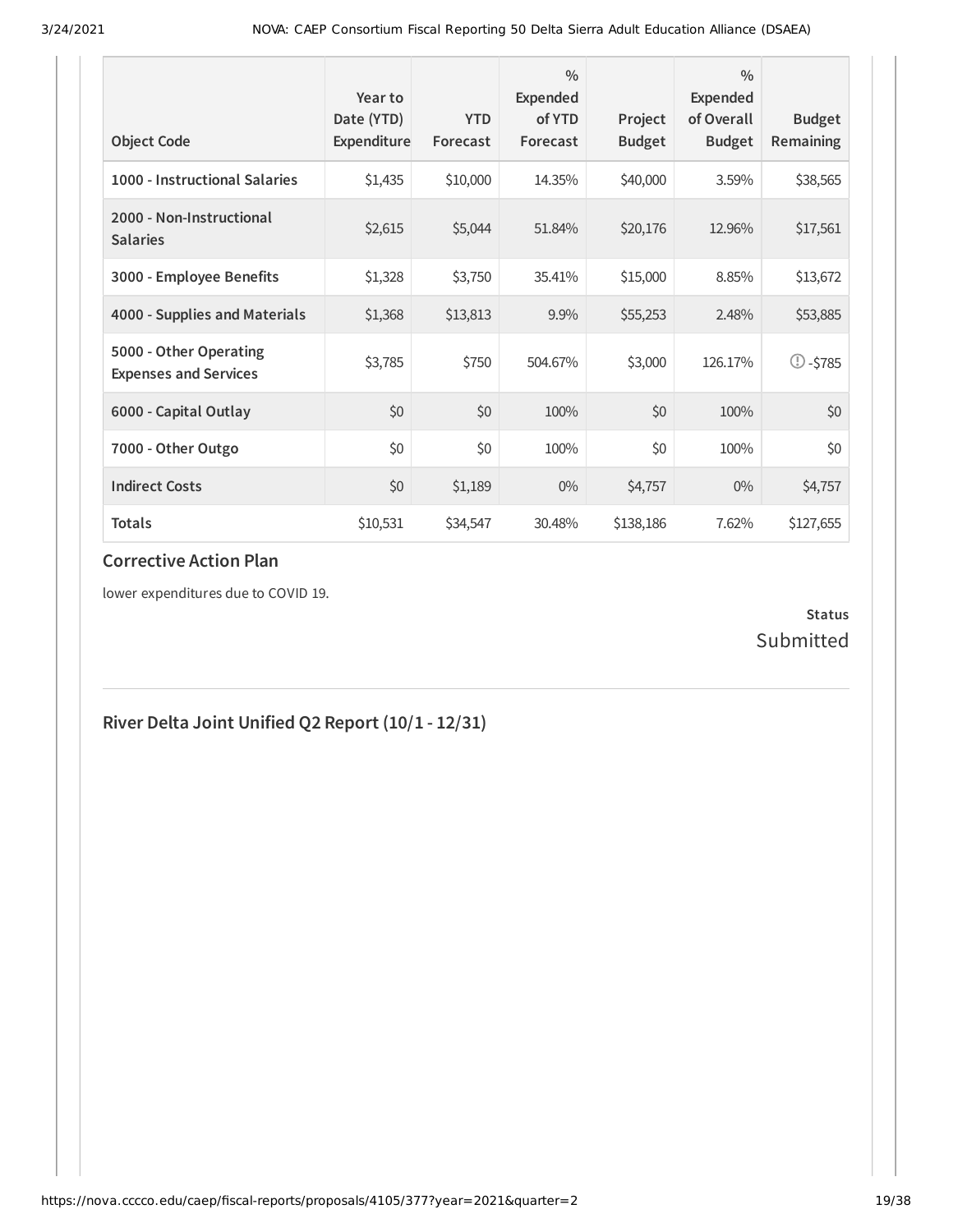| <b>Object Code</b>                                     | Year to<br>Date (YTD)<br>Expenditure | <b>YTD</b><br>Forecast | $\frac{0}{0}$<br>Expended<br>of YTD<br>Forecast | Project<br><b>Budget</b> | $\frac{0}{0}$<br>Expended<br>of Overall<br><b>Budget</b> | <b>Budget</b><br>Remaining |
|--------------------------------------------------------|--------------------------------------|------------------------|-------------------------------------------------|--------------------------|----------------------------------------------------------|----------------------------|
| 1000 - Instructional Salaries                          | \$4,792                              | \$10,000               | 47.92%                                          | \$40,000                 | 11.98%                                                   | \$35,208                   |
| 2000 - Non-Instructional<br><b>Salaries</b>            | \$3,510                              | \$5,044                | 69.59%                                          | \$20,176                 | 17.4%                                                    | \$16,666                   |
| 3000 - Employee Benefits                               | \$2,221                              | \$3,750                | 59.23%                                          | \$15,000                 | 14.81%                                                   | \$12,779                   |
| 4000 - Supplies and Materials                          | \$2,041                              | \$13,813               | 14.78%                                          | \$55,253                 | 3.69%                                                    | \$53,212                   |
| 5000 - Other Operating<br><b>Expenses and Services</b> | \$15,485                             | \$750                  | 2,064.67%                                       | \$3,000                  | 516.17%                                                  | $\circ$ -\$12,485          |
| 6000 - Capital Outlay                                  | \$0                                  | \$0                    | 100%                                            | \$0                      | 100%                                                     | \$0                        |
| 7000 - Other Outgo                                     | \$0                                  | \$0                    | 100%                                            | \$0                      | 100%                                                     | \$0                        |
| <b>Indirect Costs</b>                                  | \$0                                  | \$1,189                | $0\%$                                           | \$4,757                  | $0\%$                                                    | \$4,757                    |
| <b>Totals</b>                                          | \$28,049                             | \$34,547               | 81.19%                                          | \$138,186                | 20.3%                                                    | \$110,137                  |

This expenditure fell below target because our travel and conferences have been greatly limited due to the pandemic. **Summary of Activities:**

Wind River Adult school continues to provide ESL and High School Diploma classes.

**Status** Submitted

## **Allocation Year Closeout: 2018-19**

I have reviewed the financial reports for my agency and confirm that all funds for this allocation year have been spent.

**2018-19 Reverted Funds:**

\$0

**2018-19 Status** Closed

**Submitting Authority** Nicholas Casey

**River Delta Joint Unified Q3 Report (1/1 - 3/31)**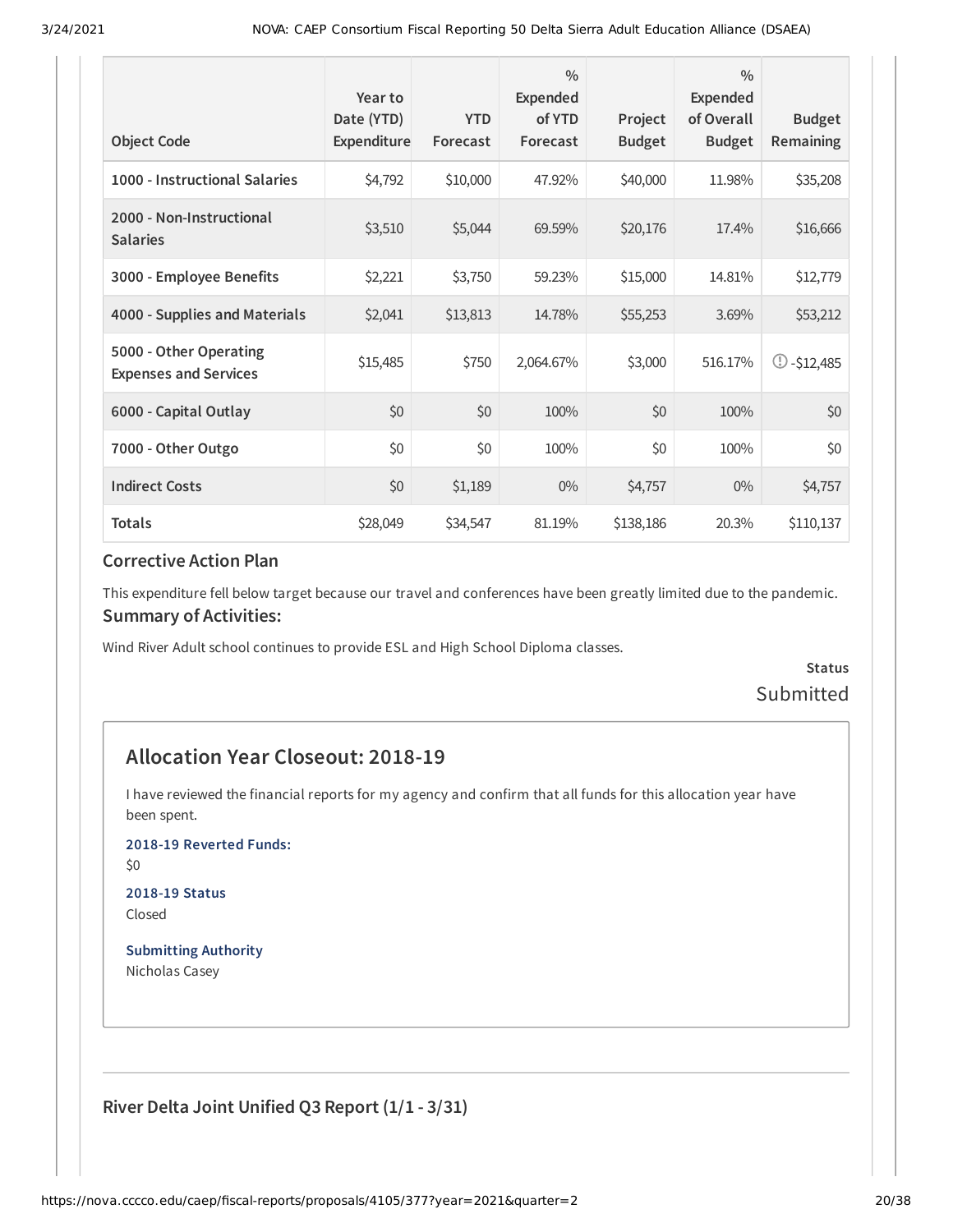| <b>Object Code</b>                                     | Year to<br>Date (YTD)<br>Expenditure | <b>YTD</b><br>Forecast | $\frac{0}{0}$<br>Expended<br>of YTD<br>Forecast | Project<br><b>Budget</b> | $\frac{0}{0}$<br>Expended<br>of Overall<br><b>Budget</b> | <b>Budget</b><br>Remaining |
|--------------------------------------------------------|--------------------------------------|------------------------|-------------------------------------------------|--------------------------|----------------------------------------------------------|----------------------------|
| 1000 - Instructional Salaries                          | \$4,792                              | \$10,000               | 47.92%                                          | \$40,000                 | 11.98%                                                   | \$35,208                   |
| 2000 - Non-Instructional<br><b>Salaries</b>            | \$3,510                              | \$5,044                | 69.59%                                          | \$20,176                 | 17.4%                                                    | \$16,666                   |
| 3000 - Employee Benefits                               | \$2,221                              | \$3,750                | 59.23%                                          | \$15,000                 | 14.81%                                                   | \$12,779                   |
| 4000 - Supplies and Materials                          | \$2,041                              | \$13,813               | 14.78%                                          | \$55,253                 | 3.69%                                                    | \$53,212                   |
| 5000 - Other Operating<br><b>Expenses and Services</b> | \$15,485                             | \$750                  | 2,064.67%                                       | \$3,000                  | 516.17%                                                  | $\circ$ -\$12,485          |
| 6000 - Capital Outlay                                  | \$0                                  | \$0                    | 100%                                            | \$0                      | 100%                                                     | \$0                        |
| 7000 - Other Outgo                                     | \$0                                  | \$0                    | 100%                                            | \$0                      | 100%                                                     | \$0                        |
| <b>Indirect Costs</b>                                  | \$0                                  | \$1,189                | $0\%$                                           | \$4,757                  | $0\%$                                                    | \$4,757                    |
| <b>Totals</b>                                          | \$28,049                             | \$34,547               | 81.19%                                          | \$138,186                | 20.3%                                                    | \$110,137                  |

## Unsubmitted

## **River Delta Joint Unified Q4 Report (4/1 - 6/30)**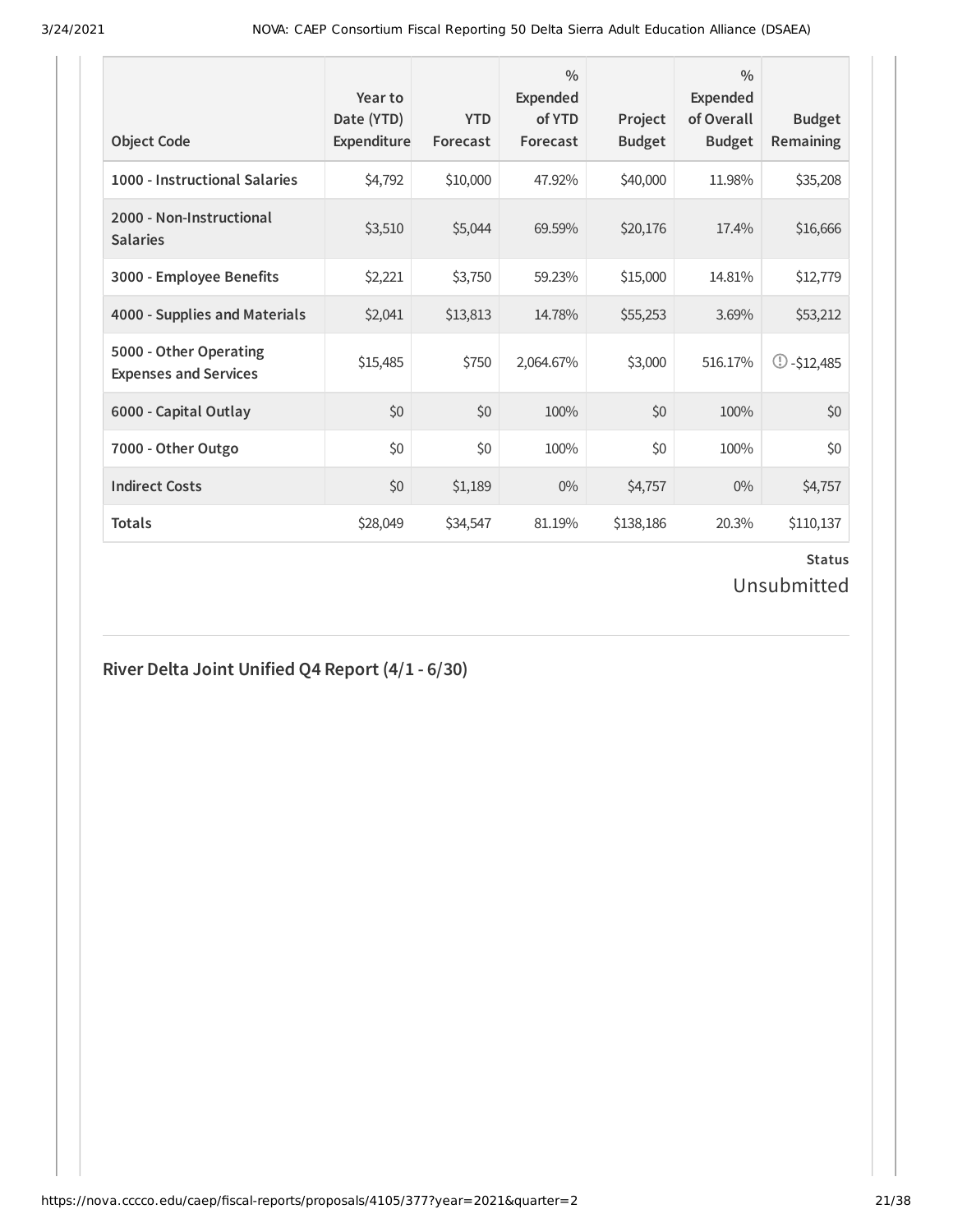| <b>Object Code</b>                                     | Year to<br>Date (YTD)<br>Expenditure | <b>YTD</b><br>Forecast | $\frac{0}{0}$<br>Expended<br>of YTD<br>Forecast | Project<br><b>Budget</b> | $\frac{0}{0}$<br><b>Expended</b><br>of Overall<br><b>Budget</b> | <b>Budget</b><br>Remaining |  |  |
|--------------------------------------------------------|--------------------------------------|------------------------|-------------------------------------------------|--------------------------|-----------------------------------------------------------------|----------------------------|--|--|
| 1000 - Instructional Salaries                          | \$4,792                              | \$10,000               | 47.92%                                          | \$40,000                 | 11.98%                                                          | \$35,208                   |  |  |
| 2000 - Non-Instructional<br><b>Salaries</b>            | \$3,510                              | \$5,044                | 69.59%                                          | \$20,176                 | 17.4%                                                           | \$16,666                   |  |  |
| 3000 - Employee Benefits                               | \$2,221                              | \$3,750                | 59.23%                                          | \$15,000                 | 14.81%                                                          | \$12,779                   |  |  |
| 4000 - Supplies and Materials                          | \$2,041                              | \$13,813               | 14.78%                                          | \$55,253                 | 3.69%                                                           | \$53,212                   |  |  |
| 5000 - Other Operating<br><b>Expenses and Services</b> | \$15,485                             | \$750                  | 2,064.67%                                       | \$3,000                  | 516.17%                                                         | $\circ$ -\$12,485          |  |  |
| 6000 - Capital Outlay                                  | \$0                                  | \$0                    | 100%                                            | \$0                      | 100%                                                            | \$0                        |  |  |
| 7000 - Other Outgo                                     | \$0                                  | \$0                    | 100%                                            | \$0                      | 100%                                                            | \$0                        |  |  |
| <b>Indirect Costs</b>                                  | \$0                                  | \$1,189                | $0\%$                                           | \$4,757                  | 0%                                                              | \$4,757                    |  |  |
| <b>Totals</b>                                          | \$28,049                             | \$34,547               | 81.19%                                          | \$138,186                | 20.3%                                                           | \$110,137                  |  |  |
| <b>Status</b><br>Unsubmitted                           |                                      |                        |                                                 |                          |                                                                 |                            |  |  |

## **San Joaquin Co. Oice of Education**

**San Joaquin Co.Oice of Education Q1 Report (7/1 - 9/30)**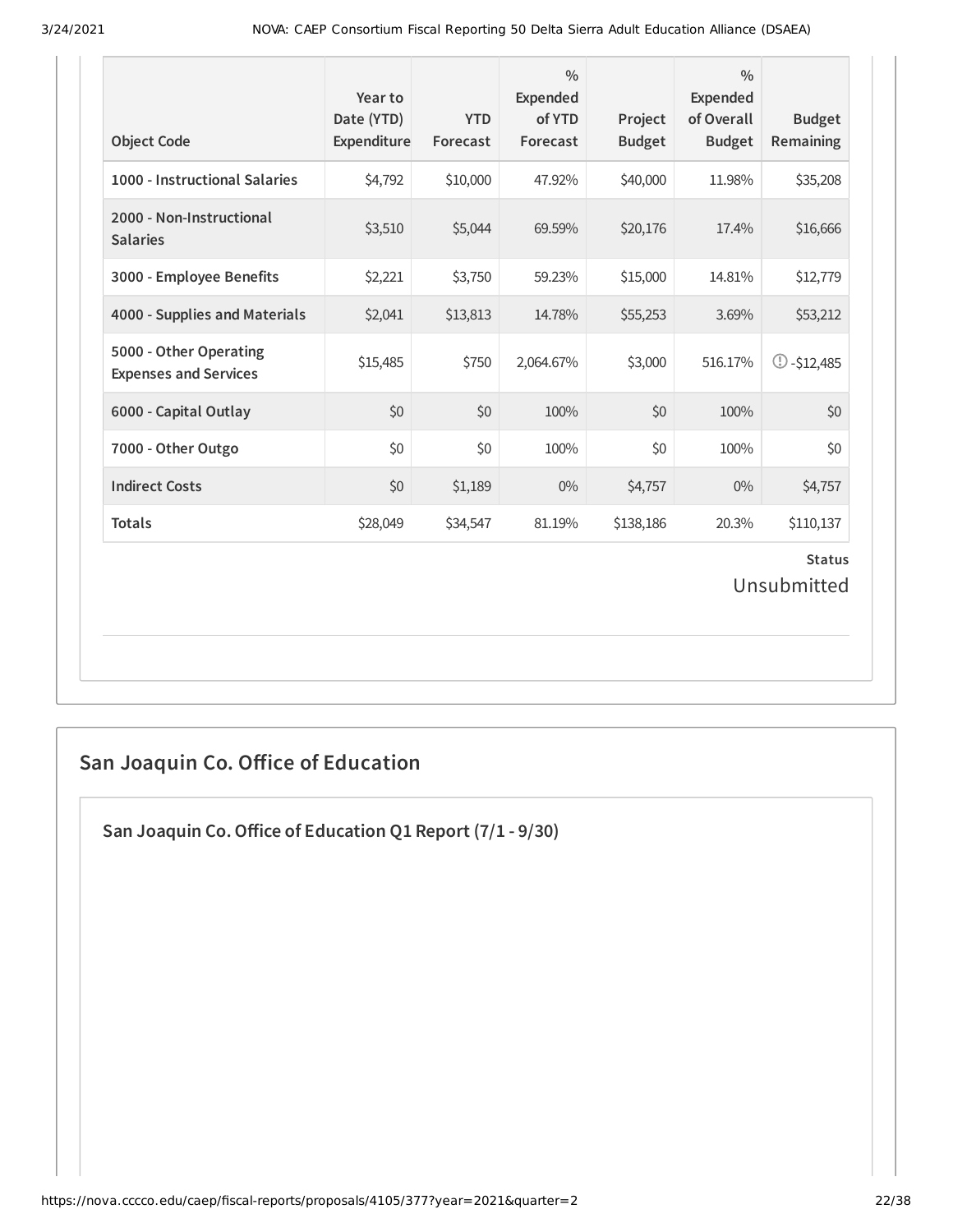| <b>Object Code</b>                                     | Year to<br>Date (YTD)<br>Expenditure | <b>YTD</b><br>Forecast | $\frac{0}{0}$<br>Expended<br>of YTD<br>Forecast | Project<br><b>Budget</b> | $\frac{0}{0}$<br><b>Expended</b><br>of Overall<br><b>Budget</b> | <b>Budget</b><br><b>Remaining</b> |
|--------------------------------------------------------|--------------------------------------|------------------------|-------------------------------------------------|--------------------------|-----------------------------------------------------------------|-----------------------------------|
| 1000 - Instructional Salaries                          | \$0                                  | \$0                    | 100%                                            | \$0                      | 100%                                                            | \$0                               |
| 2000 - Non-Instructional<br><b>Salaries</b>            | \$0                                  | \$0                    | 100%                                            | \$0                      | 100%                                                            | \$0                               |
| 3000 - Employee Benefits                               | \$0                                  | \$0                    | 100%                                            | \$0                      | 100%                                                            | \$0                               |
| 4000 - Supplies and Materials                          | \$0                                  | \$0                    | 100%                                            | \$73,066                 | $0\%$                                                           | \$73,066                          |
| 5000 - Other Operating<br><b>Expenses and Services</b> | \$0                                  | \$0                    | 100%                                            | \$6,708                  | $0\%$                                                           | \$6,708                           |
| 6000 - Capital Outlay                                  | \$0                                  | \$0                    | 100%                                            | \$30,000                 | $0\%$                                                           | \$30,000                          |
| 7000 - Other Outgo                                     | \$0                                  | \$0                    | 100%                                            | \$0                      | 100%                                                            | \$0                               |
| <b>Indirect Costs</b>                                  | \$0                                  | \$0                    | 100%                                            | \$3,989                  | $0\%$                                                           | \$3,989                           |
| <b>Totals</b>                                          | \$0                                  | \$0                    | 100%                                            | \$113,763                | $0\%$                                                           | \$113,763                         |

Expenditures fell below target due to COVID 19.

### **Status** Submitted

**San Joaquin Co.Oice of Education Q2 Report (10/1 - 12/31)**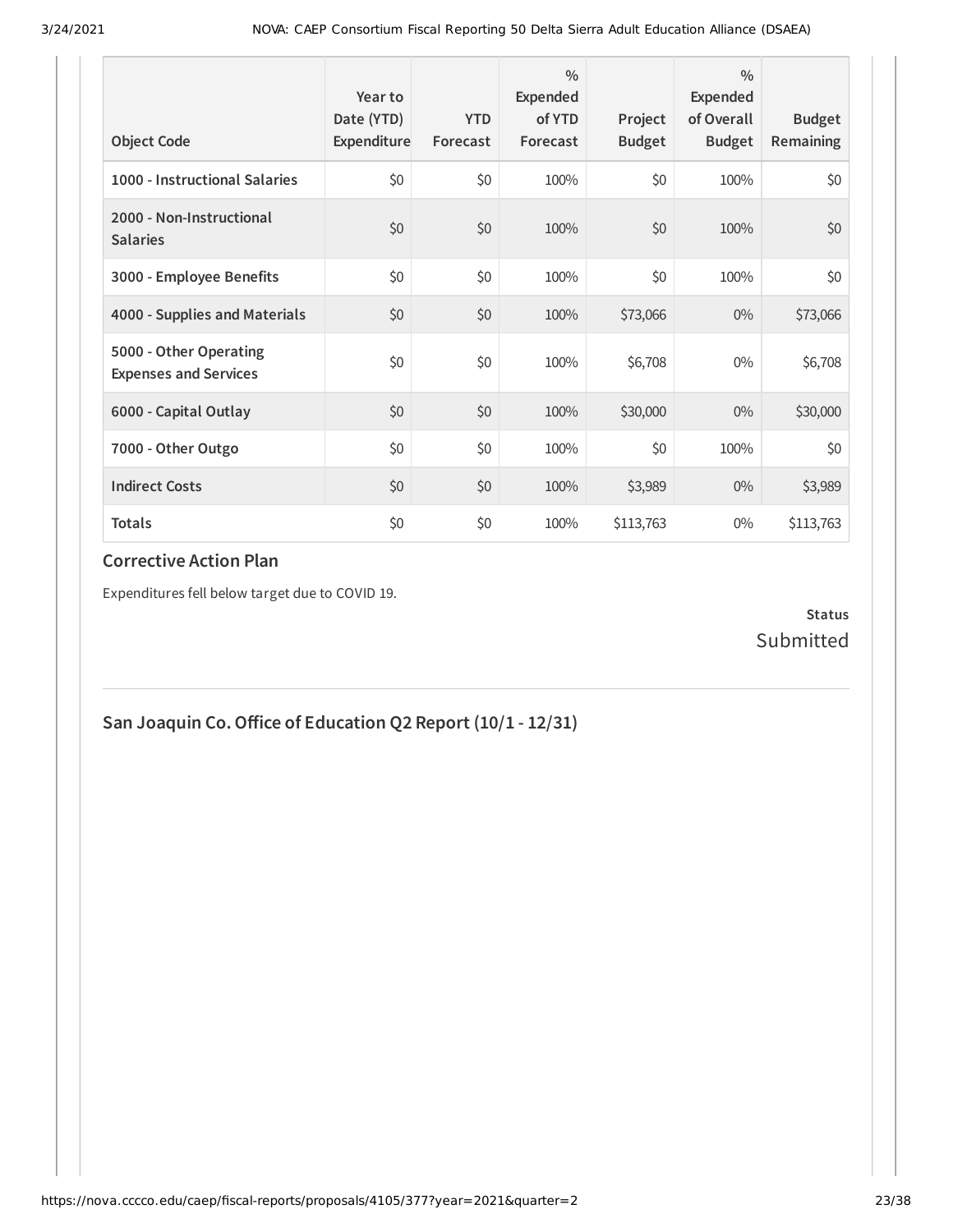| <b>Object Code</b>                                     | Year to<br>Date (YTD)<br>Expenditure | <b>YTD</b><br>Forecast | $\frac{0}{0}$<br>Expended<br>of YTD<br>Forecast | Project<br><b>Budget</b> | $\frac{0}{0}$<br><b>Expended</b><br>of Overall<br><b>Budget</b> | <b>Budget</b><br><b>Remaining</b> |
|--------------------------------------------------------|--------------------------------------|------------------------|-------------------------------------------------|--------------------------|-----------------------------------------------------------------|-----------------------------------|
| 1000 - Instructional Salaries                          | \$0                                  | \$0                    | 100%                                            | \$0                      | 100%                                                            | \$0                               |
| 2000 - Non-Instructional<br><b>Salaries</b>            | \$0                                  | \$0                    | 100%                                            | \$0                      | 100%                                                            | \$0                               |
| 3000 - Employee Benefits                               | \$0                                  | \$0                    | 100%                                            | \$0                      | 100%                                                            | \$0                               |
| 4000 - Supplies and Materials                          | \$0                                  | \$24,112               | $0\%$                                           | \$73,066                 | $0\%$                                                           | \$73,066                          |
| 5000 - Other Operating<br><b>Expenses and Services</b> | \$6,708                              | \$2,214                | 303.03%                                         | \$6,708                  | 100%                                                            | \$0                               |
| 6000 - Capital Outlay                                  | \$0                                  | \$9,900                | $0\%$                                           | \$30,000                 | $0\%$                                                           | \$30,000                          |
| 7000 - Other Outgo                                     | \$0                                  | \$0                    | 100%                                            | \$0                      | 100%                                                            | \$0                               |
| <b>Indirect Costs</b>                                  | \$335                                | \$1,316                | 25.45%                                          | \$3,989                  | 8.4%                                                            | \$3,654                           |
| <b>Totals</b>                                          | \$7,043                              | \$37,542               | 18.76%                                          | \$113,763                | 6.19%                                                           | \$106,720                         |

The SJCOE is working on spending down the funds based on the annual and three-year plan. All activities align with the annual three-year plan.

## **Status** Submitted

### **Allocation Year Closeout: 2018-19**

I have reviewed the financial reports for my agency and confirm that all funds for this allocation year have been spent.

**2018-19 Reverted Funds:**

\$0

**2018-19 Status** Closed

**Submitting Authority** Tony Damele, Coordinator

**San Joaquin Co.Oice of Education Q3 Report (1/1 - 3/31)**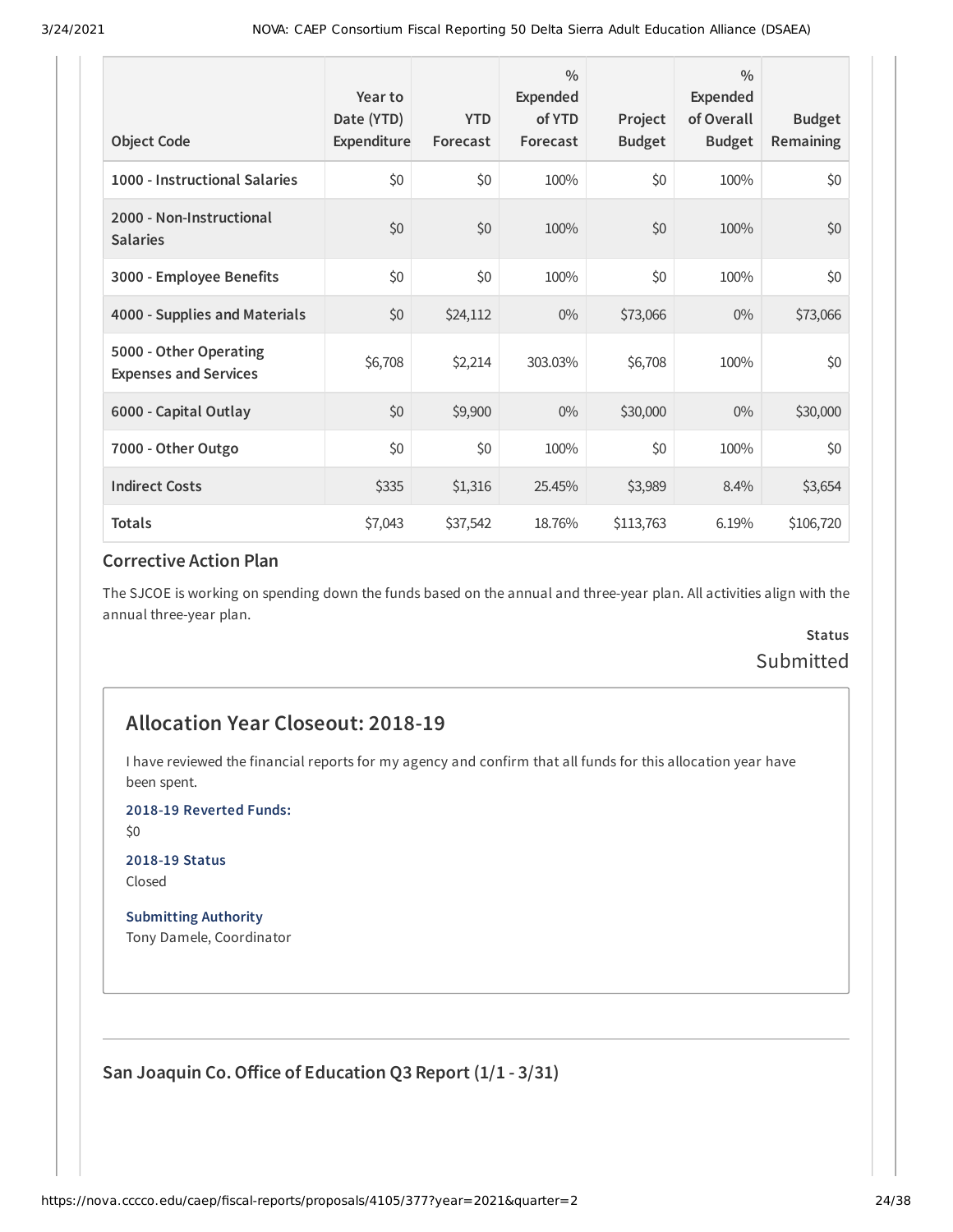| <b>Object Code</b>                                     | Year to<br>Date (YTD)<br>Expenditure | <b>YTD</b><br>Forecast | $\frac{0}{0}$<br><b>Expended</b><br>of YTD<br>Forecast | Project<br><b>Budget</b> | $\frac{0}{0}$<br>Expended<br>of Overall<br><b>Budget</b> | <b>Budget</b><br>Remaining |
|--------------------------------------------------------|--------------------------------------|------------------------|--------------------------------------------------------|--------------------------|----------------------------------------------------------|----------------------------|
| 1000 - Instructional Salaries                          | \$0                                  | \$0                    | 100%                                                   | \$0                      | 100%                                                     | \$0                        |
| 2000 - Non-Instructional<br><b>Salaries</b>            | \$0                                  | \$0                    | 100%                                                   | \$0                      | 100%                                                     | \$0                        |
| 3000 - Employee Benefits                               | \$0                                  | \$0                    | 100%                                                   | \$0                      | 100%                                                     | \$0                        |
| 4000 - Supplies and Materials                          | \$0                                  | \$24,112               | $0\%$                                                  | \$73,066                 | $0\%$                                                    | \$73,066                   |
| 5000 - Other Operating<br><b>Expenses and Services</b> | \$6,708                              | \$2,214                | 303.03%                                                | \$6,708                  | 100%                                                     | \$0                        |
| 6000 - Capital Outlay                                  | \$0                                  | \$9,900                | $0\%$                                                  | \$30,000                 | $0\%$                                                    | \$30,000                   |
| 7000 - Other Outgo                                     | \$0                                  | \$0                    | 100%                                                   | \$0                      | 100%                                                     | \$0                        |
| <b>Indirect Costs</b>                                  | \$335                                | \$1,316                | 25.45%                                                 | \$3,989                  | 8.4%                                                     | \$3,654                    |
| <b>Totals</b>                                          | \$7,043                              | \$37,542               | 18.76%                                                 | \$113,763                | 6.19%                                                    | \$106,720                  |

### **Status** Unsubmitted

## **San Joaquin Co.Oice of Education Q4 Report (4/1 - 6/30)**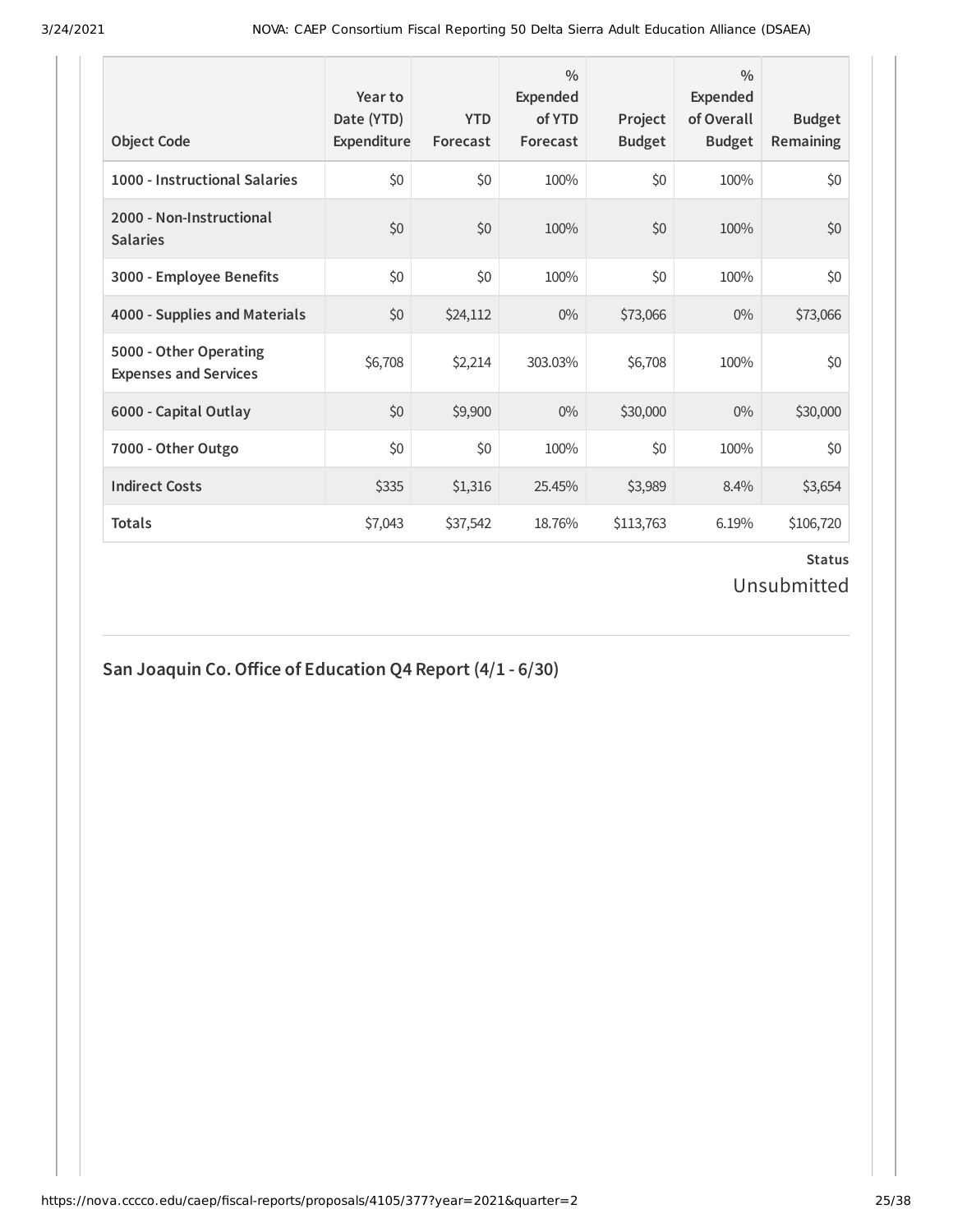| <b>Object Code</b>                                     | Year to<br>Date (YTD)<br>Expenditure | <b>YTD</b><br>Forecast | $\frac{0}{0}$<br><b>Expended</b><br>of YTD<br>Forecast | Project<br><b>Budget</b> | $\frac{0}{0}$<br><b>Expended</b><br>of Overall<br><b>Budget</b> | <b>Budget</b><br><b>Remaining</b> |
|--------------------------------------------------------|--------------------------------------|------------------------|--------------------------------------------------------|--------------------------|-----------------------------------------------------------------|-----------------------------------|
| 1000 - Instructional Salaries                          | \$0                                  | \$0                    | 100%                                                   | \$0                      | 100%                                                            | \$0                               |
| 2000 - Non-Instructional<br><b>Salaries</b>            | \$0                                  | \$0                    | 100%                                                   | \$0                      | 100%                                                            | \$0                               |
| 3000 - Employee Benefits                               | \$0                                  | \$0                    | 100%                                                   | \$0                      | 100%                                                            | \$0                               |
| 4000 - Supplies and Materials                          | \$0                                  | \$24,842               | $0\%$                                                  | \$73,066                 | $0\%$                                                           | \$73,066                          |
| 5000 - Other Operating<br><b>Expenses and Services</b> | \$6,708                              | \$2,214                | 303.03%                                                | \$6,708                  | 100%                                                            | \$0                               |
| 6000 - Capital Outlay                                  | \$0                                  | \$10,200               | $0\%$                                                  | \$30,000                 | $0\%$                                                           | \$30,000                          |
| 7000 - Other Outgo                                     | \$0                                  | \$0                    | 100%                                                   | \$0                      | 100%                                                            | \$0                               |
| <b>Indirect Costs</b>                                  | \$335                                | \$1,356                | 24.7%                                                  | \$3,989                  | 8.4%                                                            | \$3,654                           |
| <b>Totals</b>                                          | \$7,043                              | \$38,612               | 18.24%                                                 | \$113,763                | 6.19%                                                           | \$106,720                         |
|                                                        |                                      |                        |                                                        |                          |                                                                 | <b>Status</b><br>Unsubmitted      |

## **San Joaquin Delta CCD**

**San Joaquin Delta CCD Q1 Report (7/1 - 9/30)**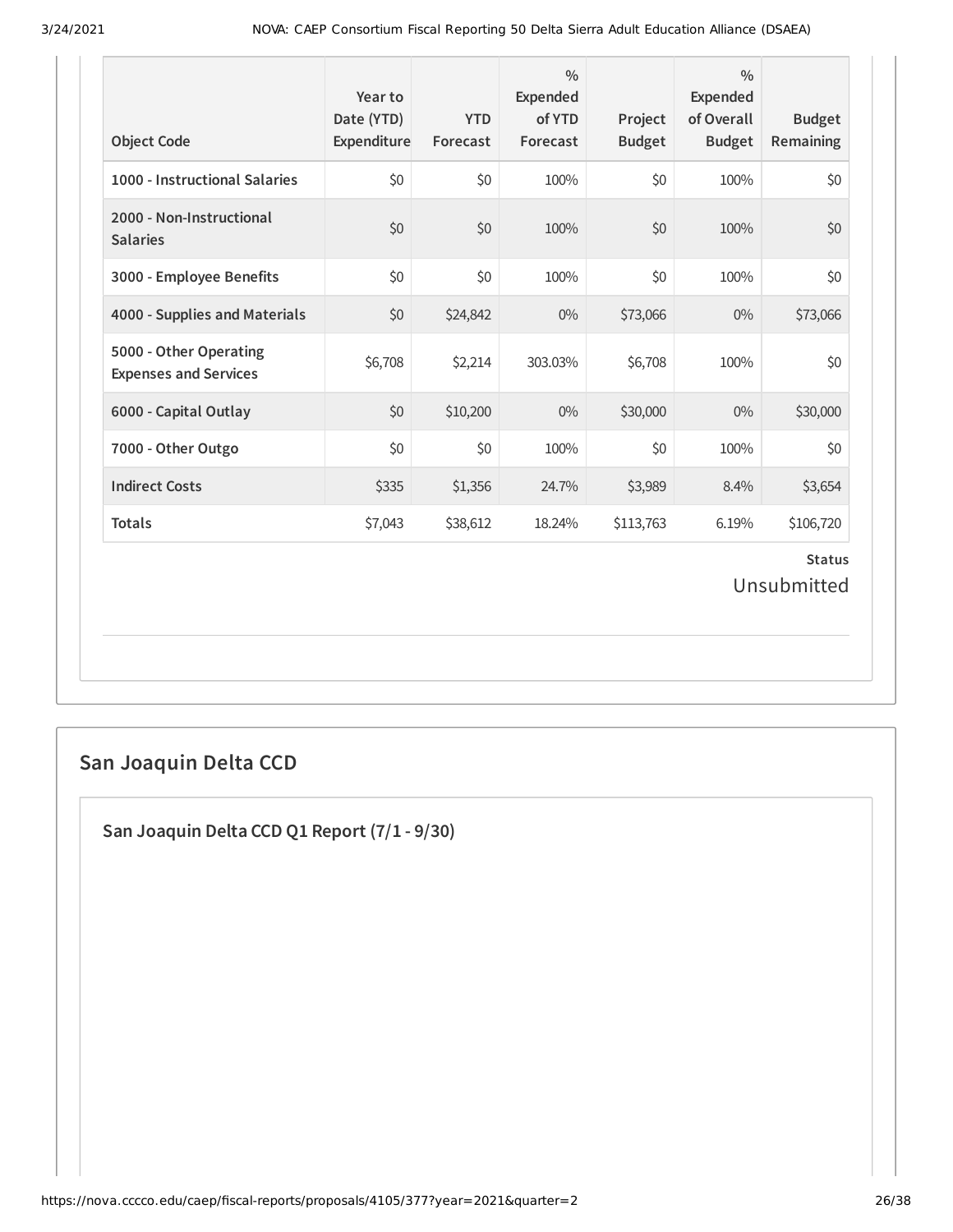| <b>Object Code</b>                                     | Year to<br>Date (YTD)<br>Expenditure | <b>YTD</b><br>Forecast | 0/0<br><b>Expended</b><br>of YTD<br>Forecast | Project<br><b>Budget</b> | $\frac{0}{0}$<br>Expended<br>of Overall<br><b>Budget</b> | <b>Budget</b><br><b>Remaining</b> |
|--------------------------------------------------------|--------------------------------------|------------------------|----------------------------------------------|--------------------------|----------------------------------------------------------|-----------------------------------|
| 1000 - Instructional Salaries                          | \$0                                  | \$0                    | 100%                                         | \$30,000                 | $0\%$                                                    | \$30,000                          |
| 2000 - Non-Instructional<br><b>Salaries</b>            | \$22,990                             | \$0                    | 100%                                         | \$138,040                | 16.65%                                                   | \$115,050                         |
| 3000 - Employee Benefits                               | \$7,634                              | \$0                    | 100%                                         | \$117,674                | 6.49%                                                    | \$110,040                         |
| 4000 - Supplies and Materials                          | \$0                                  | \$0                    | 100%                                         | \$29,698                 | $0\%$                                                    | \$29,698                          |
| 5000 - Other Operating<br><b>Expenses and Services</b> | \$6,372                              | \$0                    | 100%                                         | \$200,000                | 3.19%                                                    | \$193,628                         |
| 6000 - Capital Outlay                                  | \$0                                  | \$0                    | 100%                                         | \$0                      | 100%                                                     | \$0                               |
| 7000 - Other Outgo                                     | \$0                                  | \$0                    | 100%                                         | \$0                      | 100%                                                     | \$0                               |
| <b>Indirect Costs</b>                                  | \$1,850                              | \$0                    | 100%                                         | \$25,771                 | 7.18%                                                    | \$23,921                          |
| <b>Totals</b>                                          | \$38,846                             | \$0                    | 100%                                         | \$541,183                | 7.18%                                                    | \$502,337                         |

Low expenditures due to COVID19.

### **Summary of Activities:**

All activities align with the 3 year and Annual Plan for our consortium.

**Status** Submitted

## **San Joaquin Delta CCD Q2 Report (10/1 - 12/31)**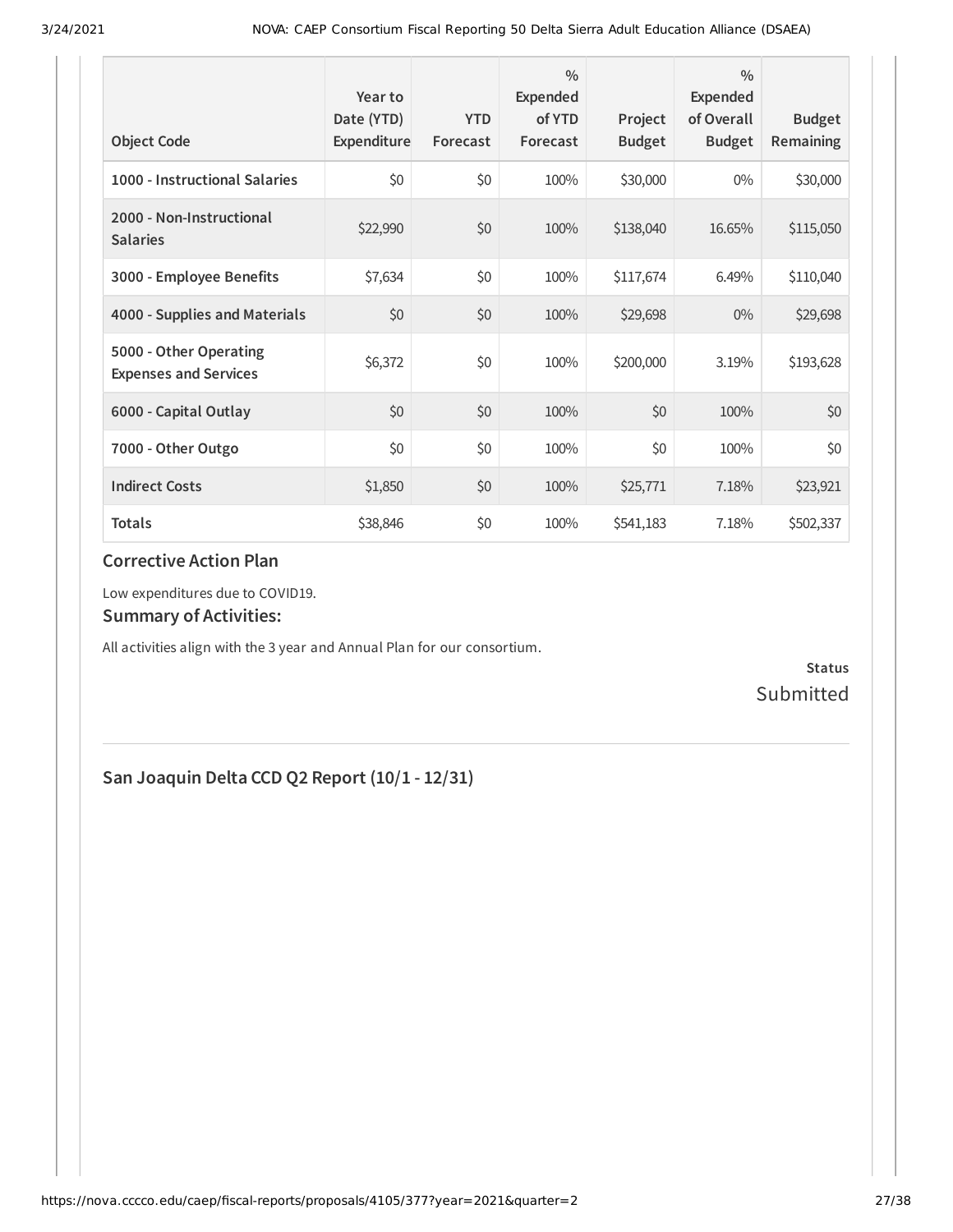| <b>Object Code</b>                                     | Year to<br>Date (YTD)<br>Expenditure | <b>YTD</b><br>Forecast | $\frac{0}{0}$<br>Expended<br>of YTD<br>Forecast | Project<br><b>Budget</b> | $\frac{0}{0}$<br>Expended<br>of Overall<br><b>Budget</b> | <b>Budget</b><br><b>Remaining</b> |
|--------------------------------------------------------|--------------------------------------|------------------------|-------------------------------------------------|--------------------------|----------------------------------------------------------|-----------------------------------|
| 1000 - Instructional Salaries                          | \$0                                  | \$0                    | 100%                                            | \$30,000                 | $0\%$                                                    | \$30,000                          |
| 2000 - Non-Instructional<br><b>Salaries</b>            | \$45,842                             | \$0                    | 100%                                            | \$138,040                | 33.21%                                                   | \$92,198                          |
| 3000 - Employee Benefits                               | \$15,330                             | \$0                    | 100%                                            | \$117,674                | 13.03%                                                   | \$102,344                         |
| 4000 - Supplies and Materials                          | \$0                                  | \$0                    | 100%                                            | \$29,698                 | $0\%$                                                    | \$29,698                          |
| 5000 - Other Operating<br><b>Expenses and Services</b> | \$6,372                              | \$0                    | 100%                                            | \$200,000                | 3.19%                                                    | \$193,628                         |
| 6000 - Capital Outlay                                  | \$0                                  | \$0                    | 100%                                            | \$0                      | 100%                                                     | \$0                               |
| 7000 - Other Outgo                                     | \$0                                  | \$0                    | 100%                                            | \$0                      | 100%                                                     | \$0                               |
| <b>Indirect Costs</b>                                  | \$3,377                              | \$0                    | 100%                                            | \$25,771                 | 13.1%                                                    | \$22,394                          |
| <b>Totals</b>                                          | \$70,921                             | \$0                    | 100%                                            | \$541,183                | 13.1%                                                    | \$470,262                         |

All expenditures align with our annual and three year plan. Working on spending down current carryover on streamlining transitions from Adult School to short term CTE certificate program through SB554.

### **Status** Submitted

### **Allocation Year Closeout: 2018-19**

I have reviewed the financial reports for my agency and confirm that all funds for this allocation year have been spent.

**2018-19 Reverted Funds:**

\$0

#### **2018-19 Status**

Closed

#### **Submitting Authority**

Dr. Heather Maloy, CAEP Coordinator/Project Director for DSAEA Regional Transitions

**San Joaquin Delta CCD Q3 Report (1/1 - 3/31)**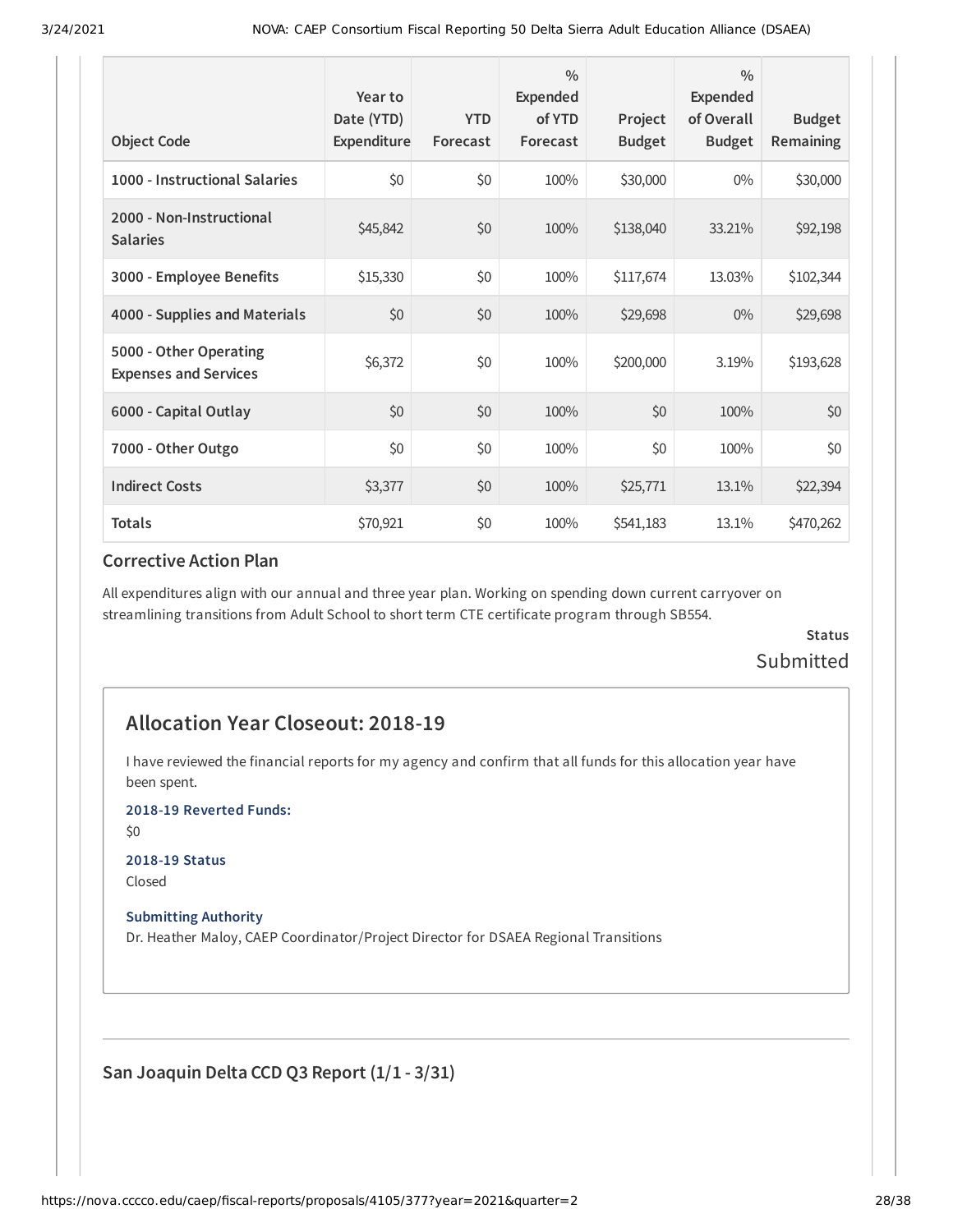| <b>Object Code</b>                                     | Year to<br>Date (YTD)<br>Expenditure | <b>YTD</b><br>Forecast | $\frac{0}{0}$<br>Expended<br>of YTD<br>Forecast | Project<br><b>Budget</b> | $\frac{0}{0}$<br>Expended<br>of Overall<br><b>Budget</b> | <b>Budget</b><br><b>Remaining</b> |
|--------------------------------------------------------|--------------------------------------|------------------------|-------------------------------------------------|--------------------------|----------------------------------------------------------|-----------------------------------|
| 1000 - Instructional Salaries                          | \$0                                  | \$0                    | 100%                                            | \$30,000                 | $0\%$                                                    | \$30,000                          |
| 2000 - Non-Instructional<br><b>Salaries</b>            | \$45,842                             | \$0                    | 100%                                            | \$138,040                | 33.21%                                                   | \$92,198                          |
| 3000 - Employee Benefits                               | \$15,330                             | \$0                    | 100%                                            | \$117,674                | 13.03%                                                   | \$102,344                         |
| 4000 - Supplies and Materials                          | \$0                                  | \$0                    | 100%                                            | \$29,698                 | $0\%$                                                    | \$29,698                          |
| 5000 - Other Operating<br><b>Expenses and Services</b> | \$6,372                              | \$0                    | 100%                                            | \$200,000                | 3.19%                                                    | \$193,628                         |
| 6000 - Capital Outlay                                  | \$0                                  | \$0                    | 100%                                            | \$0                      | 100%                                                     | \$0                               |
| 7000 - Other Outgo                                     | \$0                                  | \$0                    | 100%                                            | \$0                      | 100%                                                     | \$0                               |
| <b>Indirect Costs</b>                                  | \$3,377                              | \$0                    | 100%                                            | \$25,771                 | 13.1%                                                    | \$22,394                          |
| <b>Totals</b>                                          | \$70,921                             | \$0                    | 100%                                            | \$541,183                | 13.1%                                                    | \$470,262                         |

Unsubmitted

## **San Joaquin Delta CCD Q4 Report (4/1 - 6/30)**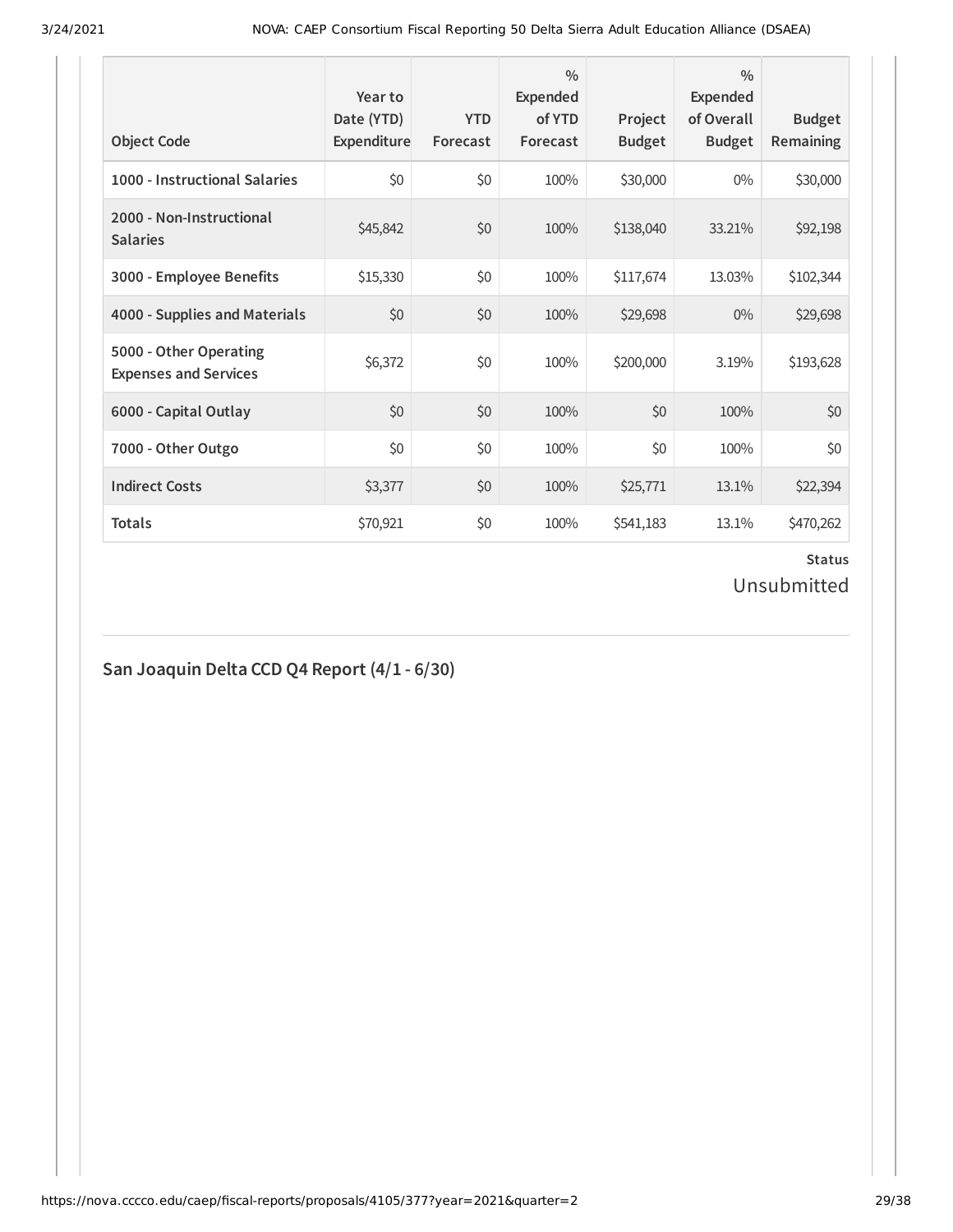| <b>Object Code</b>                                     | Year to<br>Date (YTD)<br>Expenditure | <b>YTD</b><br>Forecast | $\frac{0}{0}$<br>Expended<br>of YTD<br>Forecast | Project<br><b>Budget</b> | $\frac{0}{0}$<br><b>Expended</b><br>of Overall<br><b>Budget</b> | <b>Budget</b><br>Remaining   |
|--------------------------------------------------------|--------------------------------------|------------------------|-------------------------------------------------|--------------------------|-----------------------------------------------------------------|------------------------------|
| 1000 - Instructional Salaries                          | \$0                                  | \$0                    | 100%                                            | \$30,000                 | $0\%$                                                           | \$30,000                     |
| 2000 - Non-Instructional<br><b>Salaries</b>            | \$45,842                             | \$0                    | 100%                                            | \$138,040                | 33.21%                                                          | \$92,198                     |
| 3000 - Employee Benefits                               | \$15,330                             | \$0                    | 100%                                            | \$117,674                | 13.03%                                                          | \$102,344                    |
| 4000 - Supplies and Materials                          | \$0                                  | \$0                    | 100%                                            | \$29,698                 | 0%                                                              | \$29,698                     |
| 5000 - Other Operating<br><b>Expenses and Services</b> | \$6,372                              | \$0                    | 100%                                            | \$200,000                | 3.19%                                                           | \$193,628                    |
| 6000 - Capital Outlay                                  | \$0                                  | \$0                    | 100%                                            | \$0                      | 100%                                                            | \$0                          |
| 7000 - Other Outgo                                     | \$0                                  | \$0                    | 100%                                            | \$0                      | 100%                                                            | \$0                          |
| <b>Indirect Costs</b>                                  | \$3,377                              | \$0                    | 100%                                            | \$25,771                 | 13.1%                                                           | \$22,394                     |
| <b>Totals</b>                                          | \$70,921                             | \$0                    | 100%                                            | \$541,183                | 13.1%                                                           | \$470,262                    |
|                                                        |                                      |                        |                                                 |                          |                                                                 | <b>Status</b><br>Unsubmitted |

## **Stockton Unified**

**Stockton Unified Q1 Report (7/1 - 9/30)**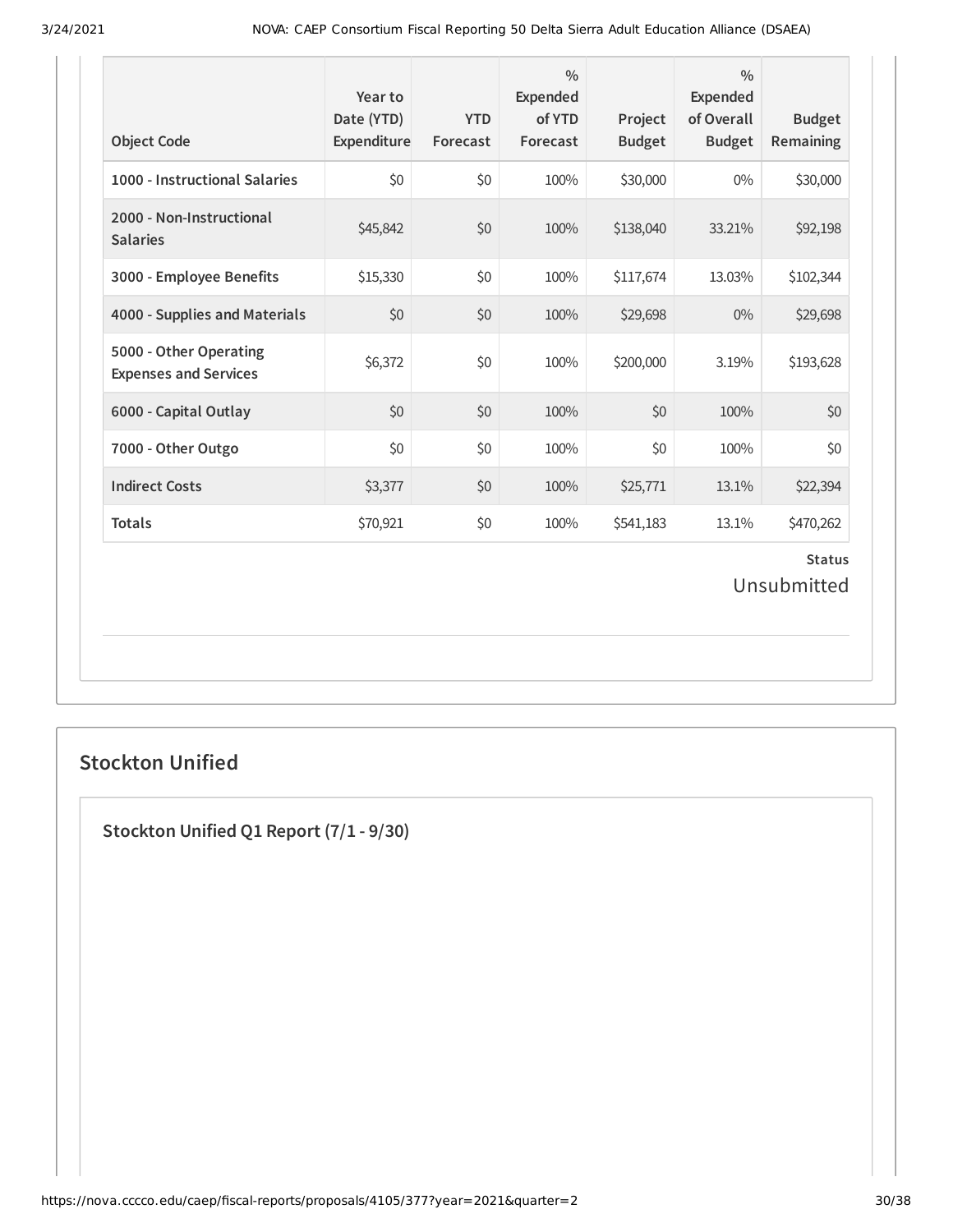| <b>Object Code</b>                                     | Year to<br>Date (YTD)<br>Expenditure | <b>YTD</b><br>Forecast | $\frac{0}{0}$<br>Expended<br>of YTD<br>Forecast | Project<br><b>Budget</b> | $\frac{0}{0}$<br><b>Expended</b><br>of Overall<br><b>Budget</b> | <b>Budget</b><br>Remaining |
|--------------------------------------------------------|--------------------------------------|------------------------|-------------------------------------------------|--------------------------|-----------------------------------------------------------------|----------------------------|
| 1000 - Instructional Salaries                          | \$519,048                            | \$331,385              | 156.63%                                         | \$1,656,923              | 31.33%                                                          | \$1,137,875                |
| 2000 - Non-Instructional<br><b>Salaries</b>            | \$94,009                             | \$90,125               | 104.31%                                         | \$360,500                | 26.08%                                                          | \$266,491                  |
| 3000 - Employee Benefits                               | \$261,093                            | \$255,684              | 102.12%                                         | \$1,022,737              | 25.53%                                                          | \$761,644                  |
| 4000 - Supplies and Materials                          | \$41,452                             | \$16,591               | 249.85%                                         | \$66,364                 | 62.46%                                                          | \$24,912                   |
| 5000 - Other Operating<br><b>Expenses and Services</b> | \$184,108                            | \$358,044              | 51.42%                                          | \$1,432,175              | 12.86%                                                          | \$1,248,067                |
| 6000 - Capital Outlay                                  | \$0                                  | \$0                    | 100%                                            | \$0                      | 100%                                                            | \$0                        |
| 7000 - Other Outgo                                     | \$0                                  | \$0                    | 100%                                            | \$0                      | 100%                                                            | \$0                        |
| <b>Indirect Costs</b>                                  | \$43,219                             | \$56,769               | 76.13%                                          | \$227,074                | 19.03%                                                          | \$183,855                  |
| <b>Totals</b>                                          | \$1,142,929                          | \$1,108,597            | 103.1%                                          | \$4,765,773              | 23.98%                                                          | \$3,622,844                |

## Submitted

**Stockton Unified Q2 Report (10/1 - 12/31)**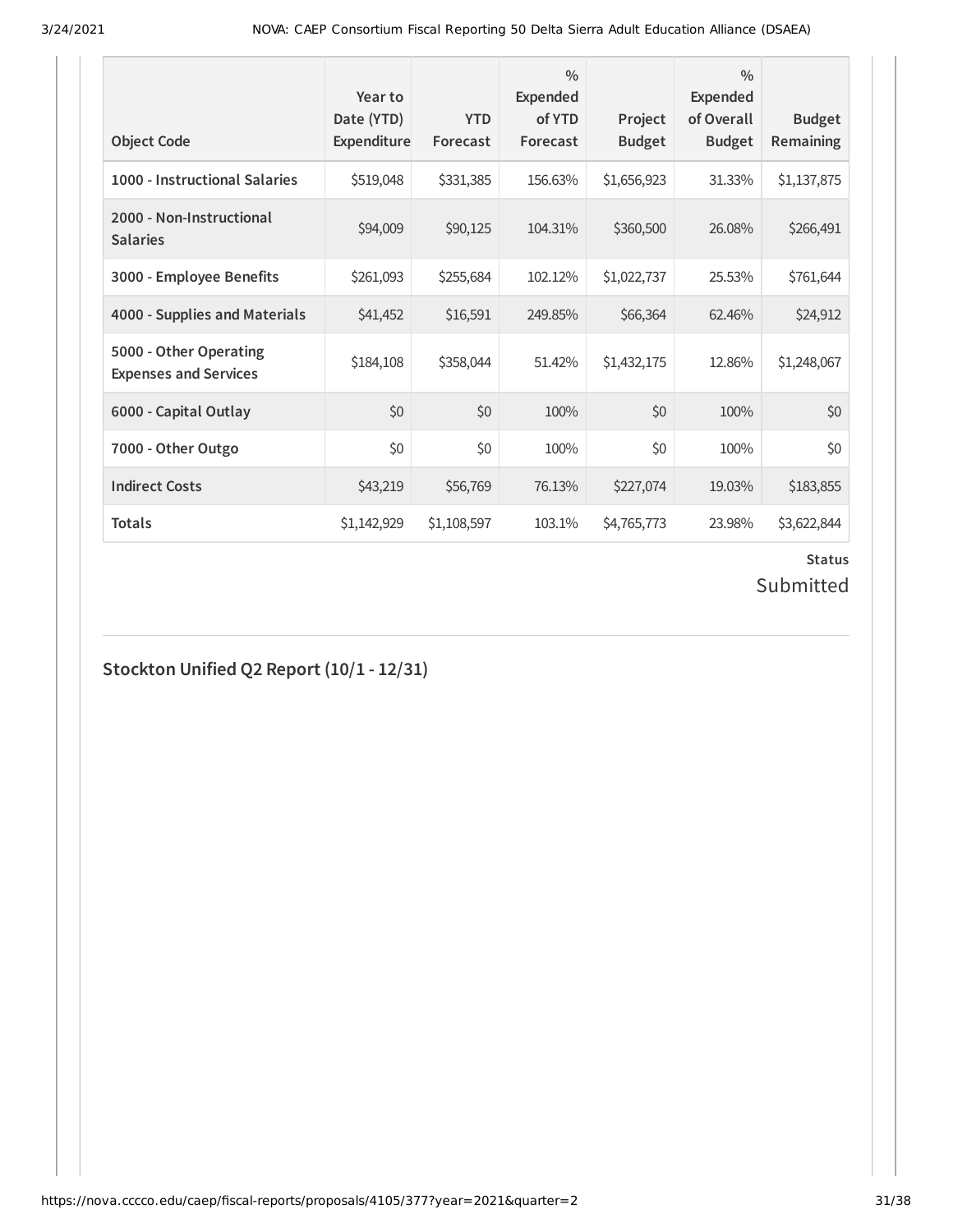| <b>Object Code</b>                                     | Year to<br>Date (YTD)<br><b>Expenditure</b> | <b>YTD</b><br>Forecast | $\frac{0}{0}$<br>Expended<br>of YTD<br>Forecast | Project<br><b>Budget</b> | $\frac{0}{0}$<br>Expended<br>of Overall<br><b>Budget</b> | <b>Budget</b><br>Remaining |
|--------------------------------------------------------|---------------------------------------------|------------------------|-------------------------------------------------|--------------------------|----------------------------------------------------------|----------------------------|
| 1000 - Instructional Salaries                          | \$1,026,366                                 | \$828,462              | 123.89%                                         | \$1,656,923              | 61.94%                                                   | \$630,557                  |
| 2000 - Non-Instructional<br><b>Salaries</b>            | \$191,315                                   | \$180,250              | 106.14%                                         | \$360,500                | 53.07%                                                   | \$169,185                  |
| 3000 - Employee Benefits                               | \$527,560                                   | \$511,369              | 103.17%                                         | \$1,022,737              | 51.58%                                                   | \$495,177                  |
| 4000 - Supplies and Materials                          | \$57,656                                    | \$33,182               | 173.76%                                         | \$66,364                 | 86.88%                                                   | \$8,708                    |
| 5000 - Other Operating<br><b>Expenses and Services</b> | \$366,397                                   | \$716,088              | 51.17%                                          | \$1,432,175              | 25.58%                                                   | \$1,065,778                |
| 6000 - Capital Outlay                                  | \$0                                         | \$0                    | 100%                                            | \$0                      | 100%                                                     | \$0                        |
| 7000 - Other Outgo                                     | \$0                                         | \$0                    | 100%                                            | \$0                      | 100%                                                     | \$0                        |
| <b>Indirect Costs</b>                                  | \$85,253                                    | \$113,537              | 75.09%                                          | \$227,074                | 37.54%                                                   | \$141,821                  |
| Totals                                                 | \$2,254,547                                 | \$2,382,887            | 94.61%                                          | \$4,765,773              | 47.31%                                                   | \$2,511,226                |

### **Status** Submitted

## **Allocation Year Closeout: 2018-19**

I have reviewed the financial reports for my agency and confirm that all funds for this allocation year have been spent.

**2018-19 Reverted Funds:**

\$0

## **2018-19 Status**

Closed

### **Submitting Authority**

Jeff Dundas School For Adults, Principal

**Stockton Unified Q3 Report (1/1 - 3/31)**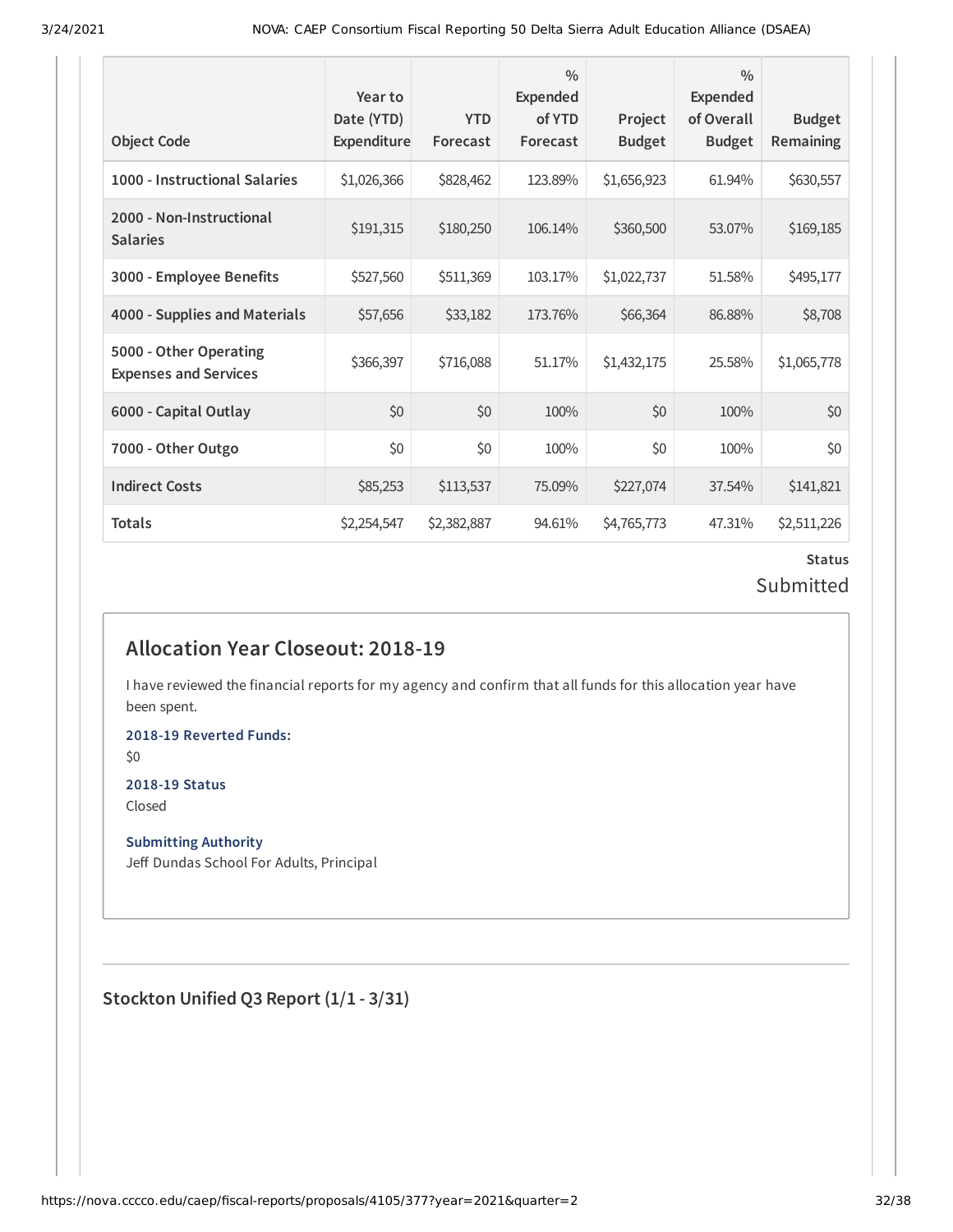| <b>Object Code</b>                                     | Year to<br>Date (YTD)<br>Expenditure | <b>YTD</b><br>Forecast | $\frac{0}{0}$<br><b>Expended</b><br>of YTD<br>Forecast | Project<br><b>Budget</b> | $\frac{0}{0}$<br><b>Expended</b><br>of Overall<br><b>Budget</b> | <b>Budget</b><br>Remaining |
|--------------------------------------------------------|--------------------------------------|------------------------|--------------------------------------------------------|--------------------------|-----------------------------------------------------------------|----------------------------|
| 1000 - Instructional Salaries                          | \$1,026,366                          | \$1,325,538            | 77.43%                                                 | \$1,656,923              | 61.94%                                                          | \$630,557                  |
| 2000 - Non-Instructional<br><b>Salaries</b>            | \$191,315                            | \$270,375              | 70.76%                                                 | \$360,500                | 53.07%                                                          | \$169,185                  |
| 3000 - Employee Benefits                               | \$527,560                            | \$767,053              | 68.78%                                                 | \$1,022,737              | 51.58%                                                          | \$495,177                  |
| 4000 - Supplies and Materials                          | \$57,656                             | \$49,773               | 115.84%                                                | \$66,364                 | 86.88%                                                          | \$8,708                    |
| 5000 - Other Operating<br><b>Expenses and Services</b> | \$366,397                            | \$1,074,131            | 34.11%                                                 | \$1,432,175              | 25.58%                                                          | \$1,065,778                |
| 6000 - Capital Outlay                                  | \$0                                  | \$0                    | 100%                                                   | \$0                      | 100%                                                            | \$0                        |
| 7000 - Other Outgo                                     | \$0                                  | \$0                    | 100%                                                   | \$0                      | 100%                                                            | \$0                        |
| <b>Indirect Costs</b>                                  | \$85,253                             | \$170,306              | 50.06%                                                 | \$227,074                | 37.54%                                                          | \$141,821                  |
| <b>Totals</b>                                          | \$2,254,547                          | \$3,657,176            | 61.65%                                                 | \$4,765,773              | 47.31%                                                          | \$2,511,226                |

Unsubmitted

## **Stockton Unified Q4 Report (4/1 - 6/30)**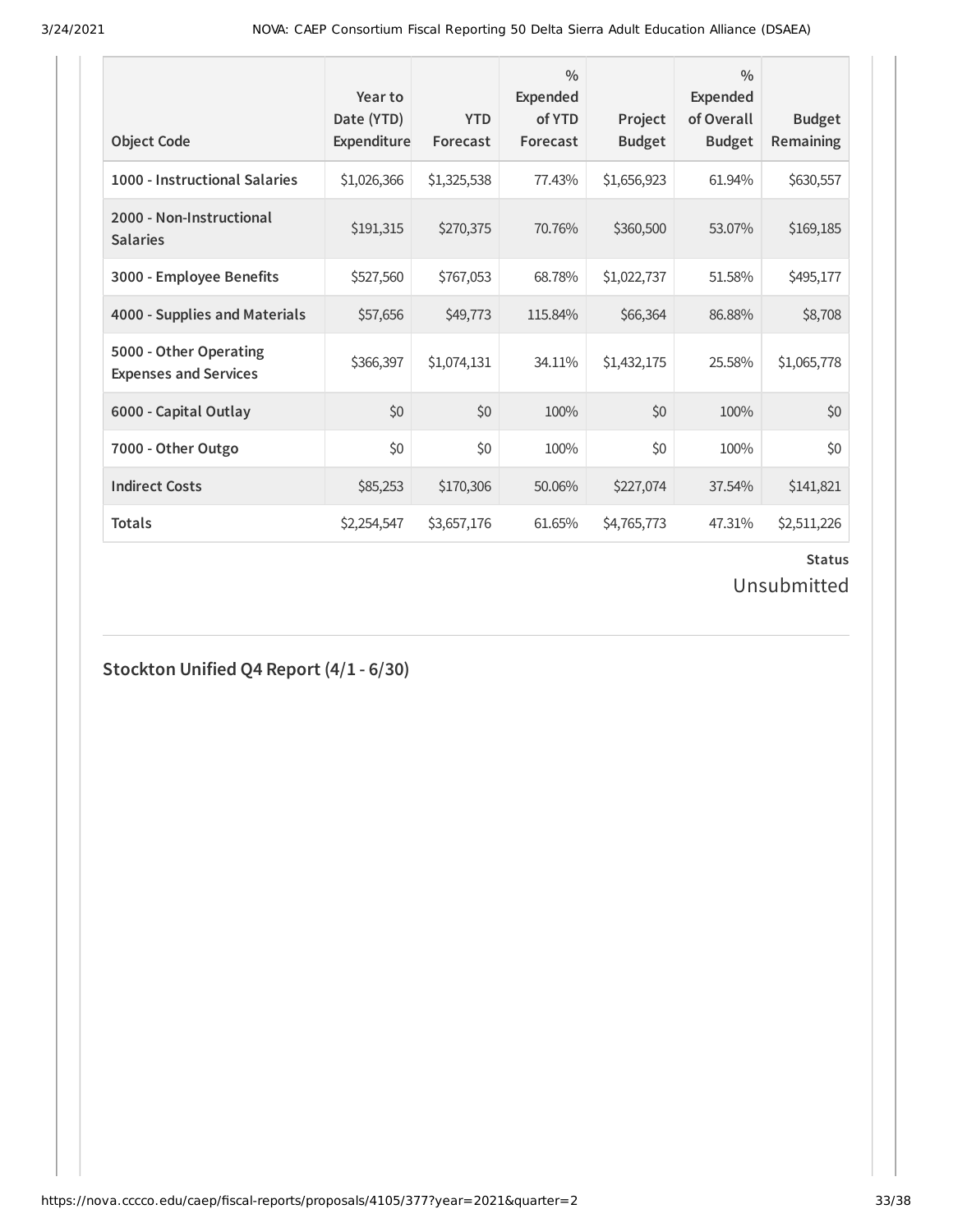| <b>Object Code</b>                                     | Year to<br>Date (YTD)<br>Expenditure | <b>YTD</b><br>Forecast | $\frac{0}{0}$<br><b>Expended</b><br>of YTD<br>Forecast | Project<br><b>Budget</b> | $\frac{0}{0}$<br><b>Expended</b><br>of Overall<br><b>Budget</b> | <b>Budget</b><br>Remaining   |
|--------------------------------------------------------|--------------------------------------|------------------------|--------------------------------------------------------|--------------------------|-----------------------------------------------------------------|------------------------------|
| 1000 - Instructional Salaries                          | \$1,026,366                          | \$1,656,923            | 61.94%                                                 | \$1,656,923              | 61.94%                                                          | \$630,557                    |
| 2000 - Non-Instructional<br><b>Salaries</b>            | \$191,315                            | \$360,500              | 53.07%                                                 | \$360,500                | 53.07%                                                          | \$169,185                    |
| 3000 - Employee Benefits                               | \$527,560                            | \$1,022,737            | 51.58%                                                 | \$1,022,737              | 51.58%                                                          | \$495,177                    |
| 4000 - Supplies and Materials                          | \$57,656                             | \$66,364               | 86.88%                                                 | \$66,364                 | 86.88%                                                          | \$8,708                      |
| 5000 - Other Operating<br><b>Expenses and Services</b> | \$366,397                            | \$1,432,175            | 25.58%                                                 | \$1,432,175              | 25.58%                                                          | \$1,065,778                  |
| 6000 - Capital Outlay                                  | \$0                                  | \$0                    | 100%                                                   | \$0                      | 100%                                                            | \$0                          |
| 7000 - Other Outgo                                     | \$0                                  | \$0                    | 100%                                                   | \$0                      | 100%                                                            | \$0                          |
| <b>Indirect Costs</b>                                  | \$85,253                             | \$227,074              | 37.54%                                                 | \$227,074                | 37.54%                                                          | \$141,821                    |
| <b>Totals</b>                                          | \$2,254,547                          | \$4,765,773            | 47.31%                                                 | \$4,765,773              | 47.31%                                                          | \$2,511,226                  |
|                                                        |                                      |                        |                                                        |                          |                                                                 | <b>Status</b><br>Unsubmitted |

## **Tracy Joint Unified**

**Tracy Joint Unified Q1 Report (7/1 - 9/30)**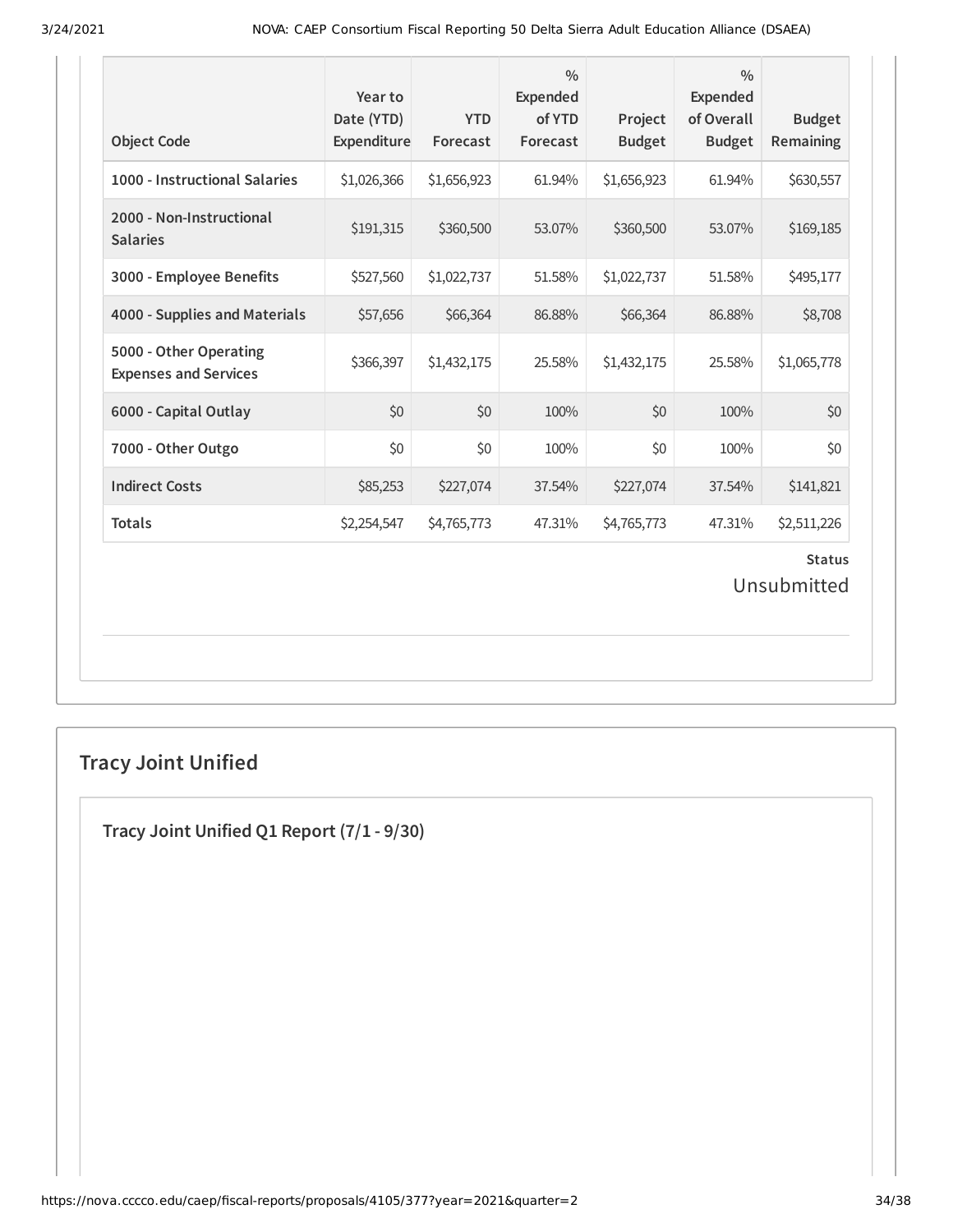| <b>Object Code</b>                                     | Year to<br>Date (YTD)<br>Expenditure | <b>YTD</b><br>Forecast | $\frac{0}{0}$<br>Expended<br>of YTD<br>Forecast | Project<br><b>Budget</b> | $\frac{0}{0}$<br><b>Expended</b><br>of Overall<br><b>Budget</b> | <b>Budget</b><br><b>Remaining</b> |
|--------------------------------------------------------|--------------------------------------|------------------------|-------------------------------------------------|--------------------------|-----------------------------------------------------------------|-----------------------------------|
| 1000 - Instructional Salaries                          | \$86,202                             | \$128,940              | 66.85%                                          | \$515,761                | 16.71%                                                          | \$429,559                         |
| 2000 - Non-Instructional<br><b>Salaries</b>            | \$37,930                             | \$39,442               | 96.17%                                          | \$157,767                | 24.04%                                                          | \$119,837                         |
| 3000 - Employee Benefits                               | \$37,036                             | \$48,844               | 75.83%                                          | \$195,376                | 18.96%                                                          | \$158,340                         |
| 4000 - Supplies and Materials                          | \$26,248                             | \$302,377              | 8.68%                                           | \$604,753                | 4.34%                                                           | \$578,505                         |
| 5000 - Other Operating<br><b>Expenses and Services</b> | \$0                                  | \$13,912               | $0\%$                                           | \$55,646                 | $0\%$                                                           | \$55,646                          |
| 6000 - Capital Outlay                                  | \$0                                  | \$0                    | 100%                                            | \$0                      | 100%                                                            | \$0                               |
| 7000 - Other Outgo                                     | \$0                                  | \$0                    | 100%                                            | \$0                      | 100%                                                            | \$0                               |
| <b>Indirect Costs</b>                                  | \$0                                  | \$0                    | 100%                                            | \$51,537                 | $0\%$                                                           | \$51,537                          |
| <b>Totals</b>                                          | \$187,416                            | \$533,514              | 35.13%                                          | \$1,580,840              | 11.86%                                                          | \$1,393,424                       |

Expenditures fall below target due to extra funds given to our site from the consortium. This large amount of carryover will be spent down this year, and over the next two more years, because our adult school did not receive our WIOA grant. Extra funds will also be spent on our consortium wide transportation distribution and manufacturing program and to fund a class for non-English speaking adult parents of TK-1st graders.

> **Status Submitted**

**Tracy Joint Unified Q2 Report (10/1 - 12/31)**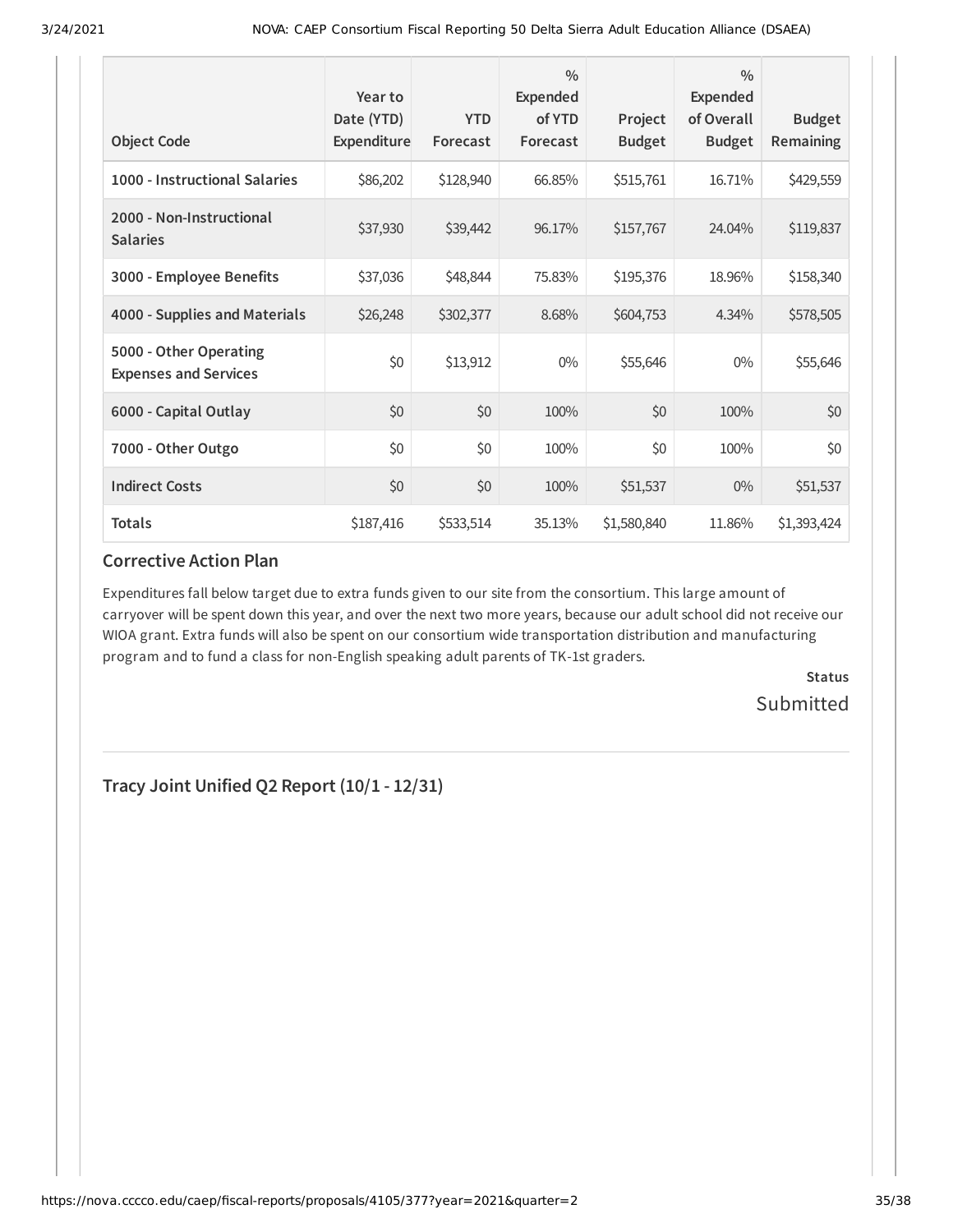| <b>Object Code</b>                                     | Year to<br>Date (YTD)<br>Expenditure | <b>YTD</b><br>Forecast | $\frac{0}{0}$<br><b>Expended</b><br>of YTD<br>Forecast | Project<br><b>Budget</b> | $\frac{0}{0}$<br>Expended<br>of Overall<br><b>Budget</b> | <b>Budget</b><br>Remaining |
|--------------------------------------------------------|--------------------------------------|------------------------|--------------------------------------------------------|--------------------------|----------------------------------------------------------|----------------------------|
| 1000 - Instructional Salaries                          | \$227,924                            | \$257,881              | 88.38%                                                 | \$515,761                | 44.19%                                                   | \$287,837                  |
| 2000 - Non-Instructional<br><b>Salaries</b>            | \$89,579                             | \$78,884               | 113.56%                                                | \$157,767                | 56.78%                                                   | \$68,188                   |
| 3000 - Employee Benefits                               | \$89,159                             | \$97,688               | 91.27%                                                 | \$195,376                | 45.63%                                                   | \$106,217                  |
| 4000 - Supplies and Materials                          | \$66,109                             | \$453,565              | 14.58%                                                 | \$604,753                | 10.93%                                                   | \$538,644                  |
| 5000 - Other Operating<br><b>Expenses and Services</b> | \$1,933                              | \$27,823               | 6.95%                                                  | \$55,646                 | 3.47%                                                    | \$53,713                   |
| 6000 - Capital Outlay                                  | \$0                                  | \$0                    | 100%                                                   | \$0                      | 100%                                                     | \$0                        |
| 7000 - Other Outgo                                     | \$0                                  | \$0                    | 100%                                                   | \$0                      | 100%                                                     | \$0                        |
| <b>Indirect Costs</b>                                  | \$0                                  | \$0                    | 100%                                                   | \$51,537                 | $0\%$                                                    | \$51,537                   |
| Totals                                                 | \$474,704                            | \$915,840              | 51.83%                                                 | \$1,580,840              | 30.03%                                                   | \$1,106,136                |

### **Status** Submitted

## **Allocation Year Closeout: 2018-19**

I have reviewed the financial reports for my agency and confirm that all funds for this allocation year have been spent.

**2018-19 Reverted Funds:** \$0

**2018-19 Status** Closed

**Submitting Authority** Sam Strube

**Tracy Joint Unified Q3 Report (1/1 - 3/31)**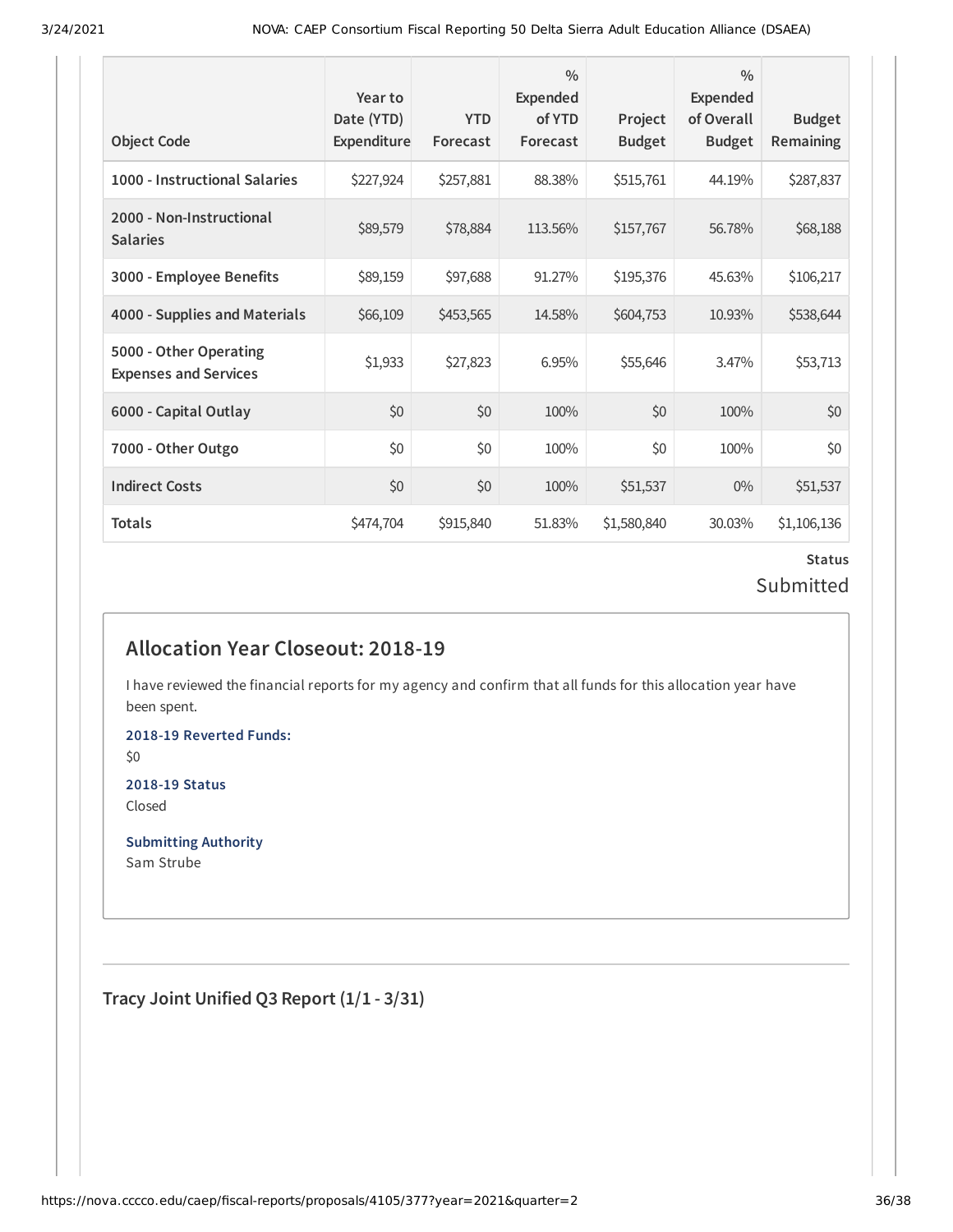| <b>Object Code</b>                                     | Year to<br>Date (YTD)<br>Expenditure | <b>YTD</b><br>Forecast | $\frac{0}{0}$<br>Expended<br>of YTD<br>Forecast | Project<br><b>Budget</b> | $\frac{0}{0}$<br><b>Expended</b><br>of Overall<br><b>Budget</b> | <b>Budget</b><br><b>Remaining</b> |
|--------------------------------------------------------|--------------------------------------|------------------------|-------------------------------------------------|--------------------------|-----------------------------------------------------------------|-----------------------------------|
| 1000 - Instructional Salaries                          | \$227,924                            | \$386,821              | 58.92%                                          | \$515,761                | 44.19%                                                          | \$287,837                         |
| 2000 - Non-Instructional<br><b>Salaries</b>            | \$89,579                             | \$118,325              | 75.71%                                          | \$157,767                | 56.78%                                                          | \$68,188                          |
| 3000 - Employee Benefits                               | \$89,159                             | \$146,532              | 60.85%                                          | \$195,376                | 45.63%                                                          | \$106,217                         |
| 4000 - Supplies and Materials                          | \$66,109                             | \$514,040              | 12.86%                                          | \$604,753                | 10.93%                                                          | \$538,644                         |
| 5000 - Other Operating<br><b>Expenses and Services</b> | \$1,933                              | \$41,735               | 4.63%                                           | \$55,646                 | 3.47%                                                           | \$53,713                          |
| 6000 - Capital Outlay                                  | \$0                                  | \$0                    | 100%                                            | \$0                      | 100%                                                            | \$0                               |
| 7000 - Other Outgo                                     | \$0                                  | \$0                    | 100%                                            | \$0                      | 100%                                                            | \$0                               |
| <b>Indirect Costs</b>                                  | \$0                                  | \$0                    | 100%                                            | \$51,537                 | $0\%$                                                           | \$51,537                          |
| <b>Totals</b>                                          | \$474,704                            | \$1,207,453            | 39.31%                                          | \$1,580,840              | 30.03%                                                          | \$1,106,136                       |

Unsubmitted

## **Tracy Joint Unified Q4 Report (4/1 - 6/30)**